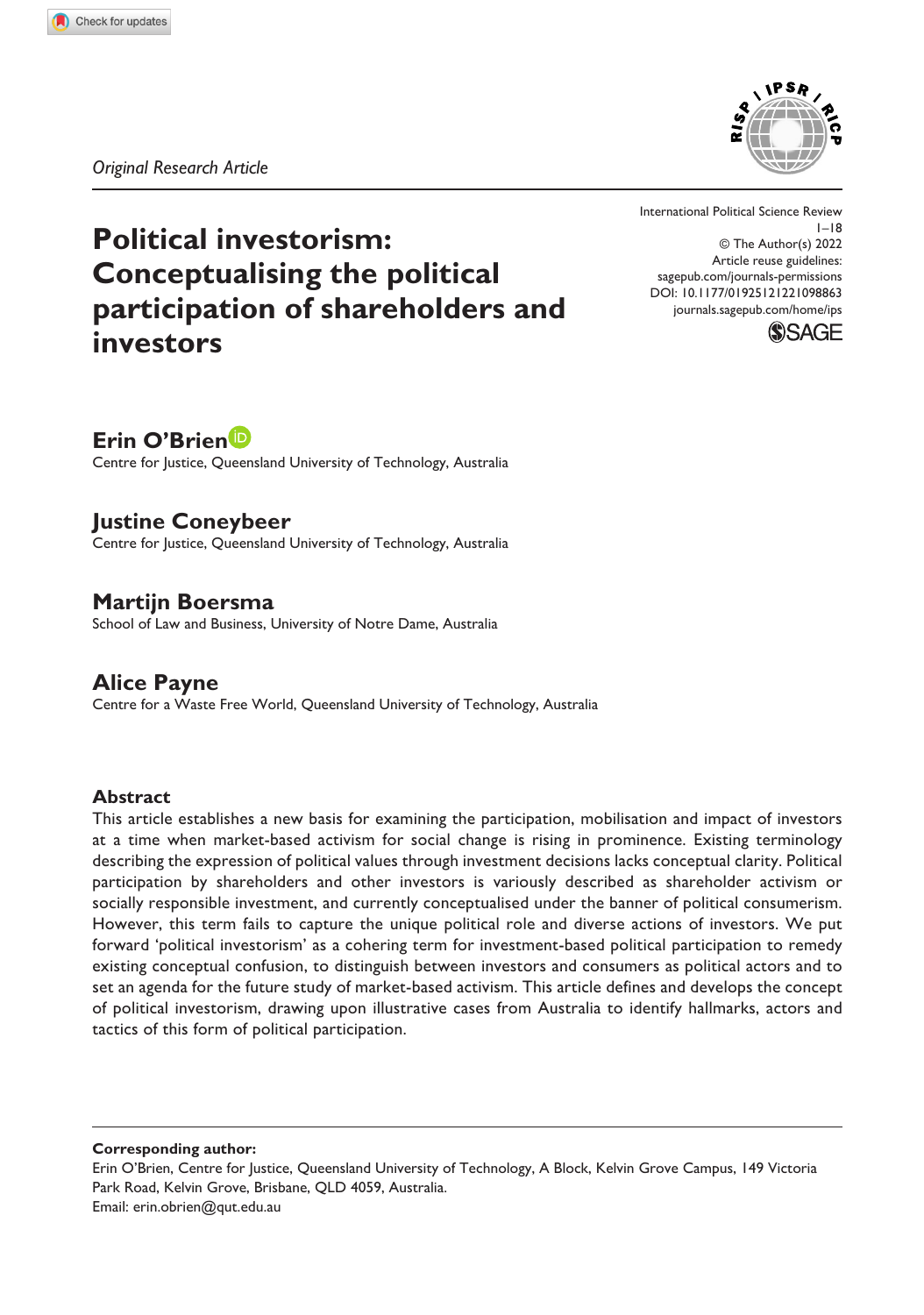#### **Keywords**

Participation, shareholder activism, political consumerism, political investorism, ethical investment, responsible investment

# **Introduction**

In October 2019, the Australian prime minister Scott Morrison delivered a speech condemning political activists for 'indulgent and selfish practices' that he argued posed an 'insidious threat' to the Australian community (Morrison, 2019). The prime minister was not talking about activists engaged in civil disobedience, blockades or even rioting. He was talking about shareholders and other investors who were pressuring banks, insurance companies and superannuation funds to end their involvement with the fossil fuel industry. This event, combined with the recent rise in investment-based political participation and threatened banning of divestment campaigns in the United Kingdom and Australia,<sup>1</sup> highlights the pressing need to understand the phenomenon of individuals expressing their political values through investment decisions.

Politically motivated decisions by shareholders and other investors are an important tool for social change (Sparkes and Cowton, 2004), though to date have not been fully conceptualised as a form of political participation. While the political participation of consumers is recognised (Van Deth, 2014), conceptualised (Copeland, 2014; Marien et al., 2010) and defined as 'political consumerism' (Stolle et al., 2005), the political participation of investors is not as readily recognised or collectively defined. Politically motivated investment decisions attract a variety of terms, predominantly 'shareholder activism'. This term is inaccurate as it can sometimes mean shareholders who are 'active' but not politically activist (Sahut and Gharbi, 2010). The term is also limiting as it does not capture the breadth of actors and actions involved in investment-based political participation. Shareholder activism has also been categorised as 'discursive political consumerism' (Stolle and Micheletti, 2013). However, this compounds the labelling problem, as we argue it conceals critical differences between consumers and investors as political actors. We propose 'political investorism' as a cohering label for investors' political participation that draws together diverse forms of investment-based political participation extending beyond shareholder activism, and distinguishes it from political consumerism.

The term 'political investorism' was coined by Berger (2019: 120), though not defined or developed. The purpose of this article is to define and develop the concept of 'political investorism' to establish a clear foundation for the future study of investment-based political participation. We define political investorism as the individual or collective use of a financial stake to express political values. While most studies of investors' political actions focus on shareholders alone, we define political investorism more broadly to include acts and actors where political power is derived from a financial stake. This includes not just shareholders, but also superannuation and pension fund members, bond holders and users of financial products such as bank loans and insurance. For the purposes of this article, we refer collectively to this group as 'investors', to reflect their position in the market as distinct from consumers.

We argue that crystalising the discourse on investment-based political participation around the term 'political investorism' is necessary to reflect the diversity and unique elements of this form of participation, and accurately situate it as a counterpart of political consumerism. To make this case, this article proceeds as follows. First, we outline previous efforts to understand investors' political participation, highlighting the problem posed by inconsistent and inaccurate terminology. Second, we consider critical differences between consumers and investors as political actors. We argue that both demonstrate the need to establish a coherent terminology and definition of political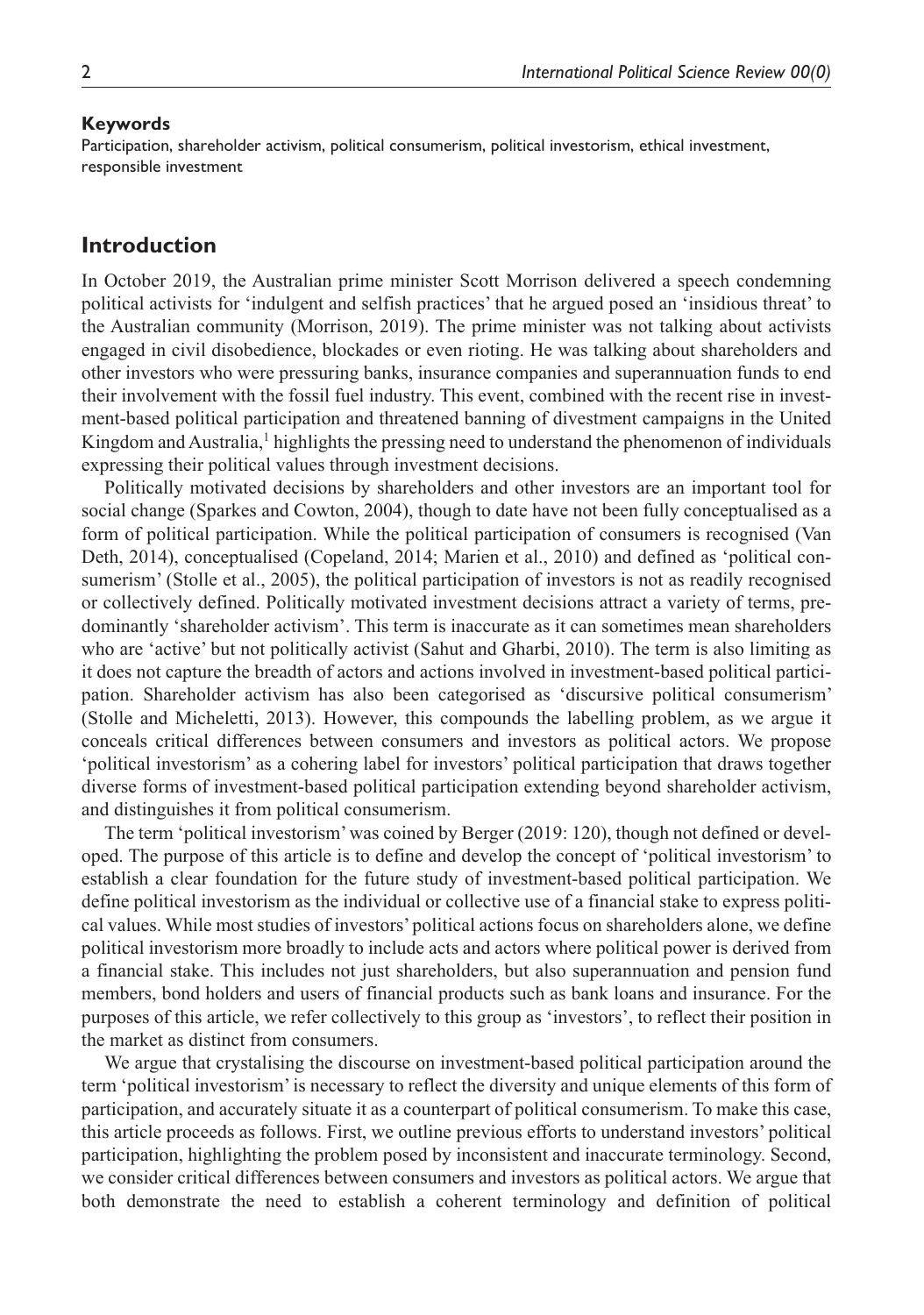participation by shareholders and other investors, distinct from consumers. Third, we define and develop the concept of political investorism, identifying key hallmarks, features and categories. We then test this concept, and its relationship to political consumerism, by detailing different types of political investorism, drawing upon illustrative examples from Australia to examine similarities and differences between investorism and consumerism. Australia serves as an excellent focus for study as it is a significant player in investment with the world's fourth-largest pension market, and the prediction that by 2030 more than half of the Australian share market will be owned by superannuation funds (Irvine, 2019), amplifying the potential power of fund members.

The contribution of this article is the recognition and congregation of different forms of political participation by shareholders and other investors under the banner of 'political investorism', to remedy limited conceptualisations and provide essential clarity to guide future analysis of the political participation of investors. This clarity is essential due to the financialisation of the market (Davis and Kim, 2015) and shifts in global governance that prioritise regulation through the market rather than by the state (Black, 2002). As governments increasingly expect consumers and investors to regulate corporate behaviour on issues including climate change and modern slavery, recognising the political participation of market-based actors is essential to understanding the dynamics of political power and social change.

## **Investors' political participation**

Despite the considerable and growing body of work on consumers' political participation (see Copeland and Boulianne, 2020), the political participation of investors has received very little attention outside business management studies, where the overriding aim is to understand how shareholders influence corporate governance and the financial performance of companies (Dimitrov and Jain, 2011) rather than the political dimensions. As the focus has increasingly shifted from 'financial' investor activism towards 'social' investor activism (Goranova and Ryan, 2014) on environmental and political issues, research has noted the need to better understand the mechanisms that underlie the reasons why institutional investors target companies (Rehbein et al., 2004), as well as the need to explore the 'why' and 'how' of corporate responses to social pressures exerted by investors (Rehbein et al., 2013). Scholars emphasise that it is necessary to explore how social activism affects corporate behaviour and how activists leverage the resources they have available to them to achieve change (Den Hond and De Bakker, 2007). In this context, research has focused on institutional investors' collaborative or coercive tactics (Logsdon and Van Buren, 2009) at the expense of understanding the dynamics of individual participation by investors.

In contrast to this scholarly focus on institutional investors, and a persistent characterisation of investors as 'passive individualists' (Aldridge, 1998: 9), many individual investors do engage in political participation including signing up to shareholder resolutions, threatening divestment, sending letters or petitions as fund members and shareholders or taking legal action. Several terms are used somewhat interchangeably to describe the politically motivated actions of different types of investors including 'shareholder activism', 'socially responsible investing' and 'corporate activism'. Yet we argue that this terminology is too imprecise to enable a coherent conceptualisation of this form of action as political participation. The term 'shareholder activism' excludes superannuation (or pension) fund members who are not shareholders but can act through their position as fund members. 'Shareholder activism' is also a term used in management studies to describe shareholders who are simply active, rather than passive, in managing their shareholdings, whether in pursuit of social causes or not (Sahut and Gharbi, 2010). The term 'socially responsible investing' (SRI) primarily refers to positive and negative screening by individual and institutional investors and has previously been identified as a form of discursive political consumerism (Micheletti, 2010: 104).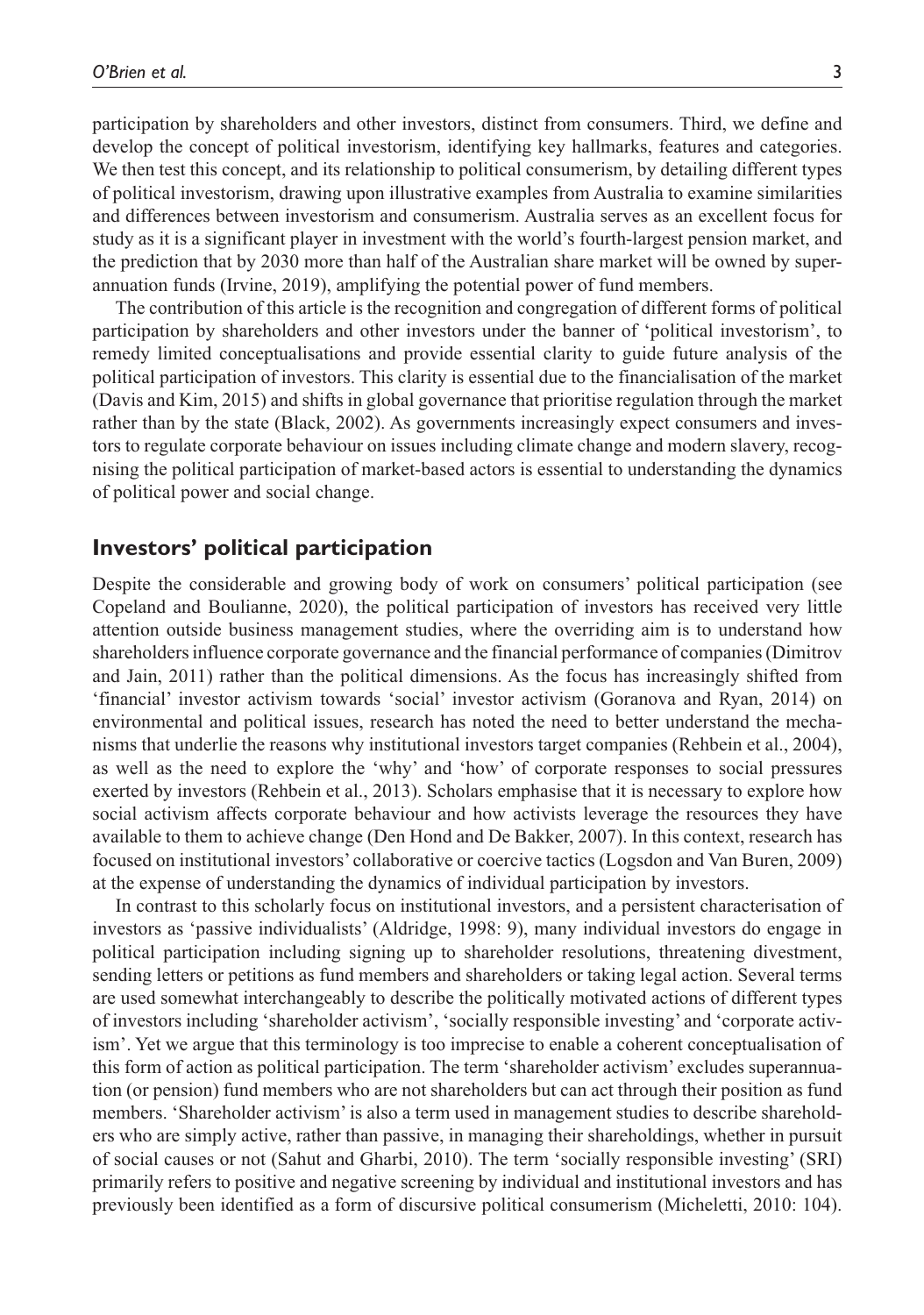The term 'corporate activism' is sometimes used to describe ethical investment ultimately 'calculated to return a profit' (Greenfield and Williams, 2010: 248), though also refers to political activism *by* corporate actors lobbying the state. None of these terms is fully inclusive of the others, nor do they adequately capture other actions such as bringing legal action against super funds or banks and refusing to patronise a bank or insurance company to invest, borrow or secure financial wealth.

# *Categorising investors' political participation*

Our efforts to conceptualise political investorism fit within an ongoing scholarly endeavour to understand and categorise political participation. Van Deth's (2014) conceptual map of political participation may recognise shareholder activism as political participation primarily by virtue of its designation as a form of discursive political consumerism (361). In his typology, Van Deth (2014) includes actions taken outside the traditional political arena, which do not target the government, but aim to address a problem by targeting non-state actors like corporations to achieve a political goal (355). This 'subpolitics' (Beck, 1997) has long been recognised as political participation (Van Deth, 2014). However, investment-based activism is included in Van Deth's typology implicitly, rather than explicitly, and has attracted limited attention from political science scholars relative to the focus on political consumerism.

Previous categorisation attempts primarily aim to distinguish between different types of action, without recognising the political motivations behind the act. Sahut and Gharbi (2010: 35) distinguish between active and passive behaviour. Nordén and Strand (2011: 376) offer a simple dichotomy between formal (meaning public) and informal (meaning behind-the-scenes) shareholder activism. Gillan and Starks (2007: 56) describe a continuum that ranges from selling or buying shares to takeovers or leveraged buyouts, and includes dialogue with boards, shareholder resolutions, media campaigns, and the 'Wall Street Walk', meaning divestment. These categorisations focus on the action undertaken and are not concerned with identifying or recognising any associated political motivations.

To recognise the political dimensions of investors' actions, it is tempting to distinguish between investment acts for profit and acts for politics. However, investment acts taken for profit alone are themselves an expression of political values (Goranova and Ryan, 2014). Indeed, even where the motivation is explicitly aligned with a political goal for the sake of others, or 'other-oriented' (Carrington et al., 2020), ethical investment could serve to reinforce capitalist structures, undermining the overall goal of the individual act. Declaring certain forms of investment-based activism to be political, and others not, is thus a somewhat artificial binary. However, we may still discern the political participation of investors especially in instances where actions are explicitly connected to a collective political goal or a broader social movement.

Previous studies that recognise the political dimensions of investors' actions have considered motivations, organisational structures, and outcomes. Den Hond and De Bakker (2007) distinguish between interest-based, identity-based and ideology-based models of shareholder activism, while MacLeod (2014) points to the role of investor governance networks operating as transnational advocacy networks. The impact of social movement organisations' (SMOs) mobilisation of investors on political issues has also been analysed (Ivanova, 2016; Proffitt and Spicer, 2006; Richardson, 2009). Several studies also analyse politically motivated investor activism based on the activists' position in relation to the target of activism. Eesley et al. (2016) suggest a basic classification of politically motivated investor activism tactics as either 'extra-institutional (boycotts, protests, and letter writing) or institutional (civil suits and proxy votes)' (2429). Briscoe and Gupta (2016) determine activists as either 'insiders' (shareholders, employees or university students) within the target organisation, or 'outsiders' (SMOs and concerned citizens). Cundill et al. (2018) define an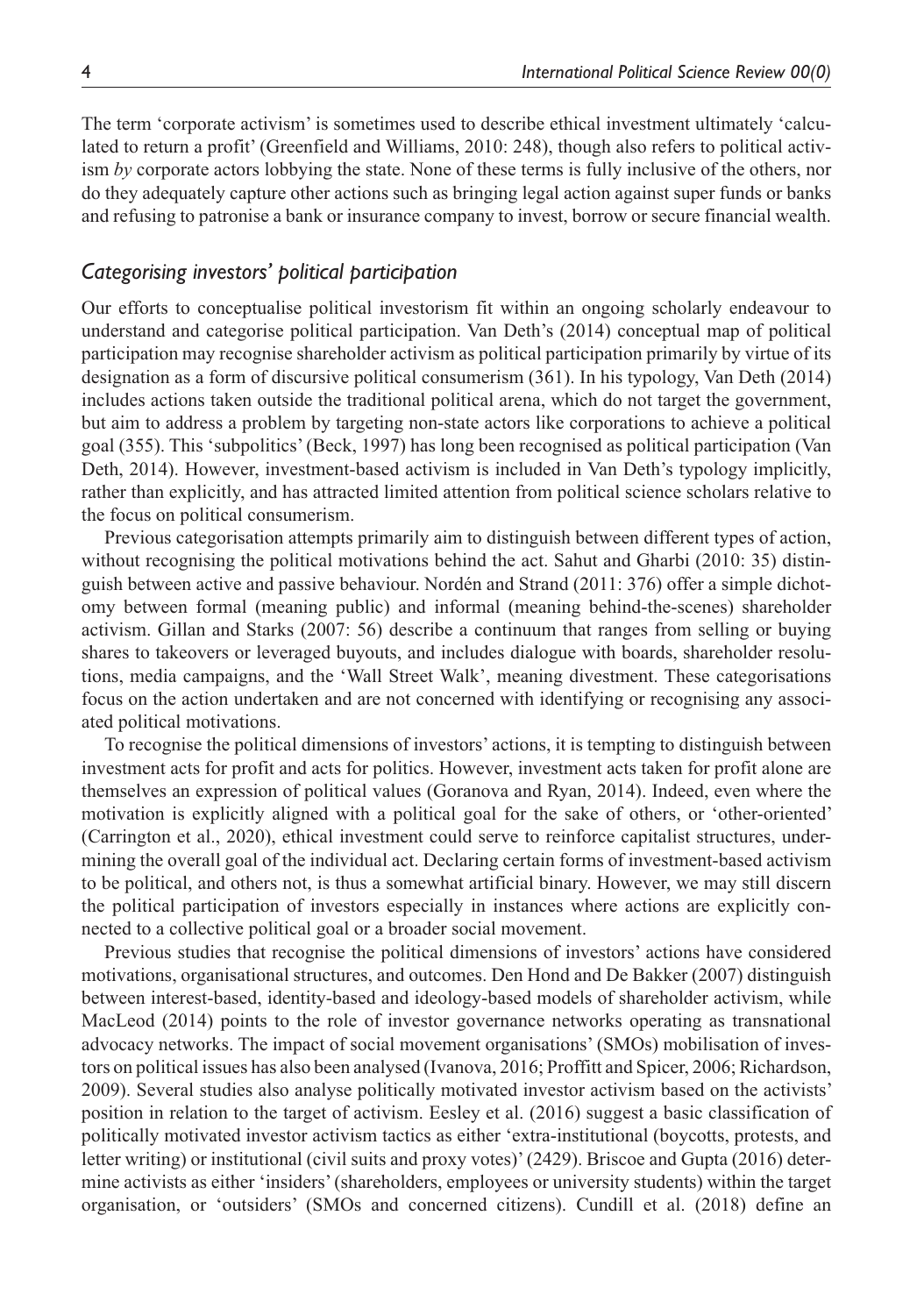activist's position and consequential tactics (divestment, dialogues or proposal) as dependent upon their perceived salience (power, legitimacy and urgency).

These studies offer an insight into the political dimensions of investors' activism. Yet they do not share a common terminology inclusive of a wider range of acts, nor do they situate these acts within the broader context of political participation. Shifts in global governance leading to the rise in the use of shareholder activism to address governance gaps on issues such as climate change and modern slavery (Freeburn and Ramsay, 2021) and recent scrutiny and condemnation of this activism from some governments (Diver, 2019; Morrison, 2019) indicate that this phenomenon deserves study not only from a business management perspective, but also from a political science perspective. However, we would caution against simply embedding the study of investors' political participation within the field of political consumerism, arguing instead that political investorism should be recognised as a form of individualised collective action (Micheletti, 2010: 25) akin to political consumerism. The word 'akin' is important here because while consumers and investors are closely related, they are not equivalent actors.

## **Consumers and investors as political actors**

Political participation by investors has been recognised as a form of 'discursive political consumerism' (Stolle and Micheletti, 2013), yet the label of 'consumerism' is misleading, and overlooks the unique political role of investors as opposed to consumers. Stolle and Micheletti (2013) describe four types of political consumerism: 'boycotts', or the refusal to patronise certain goods or brands; 'buycotts', or rewarding companies through patronage; 'discursive political consumerism', or engaging in public debate about consumption and investment choices; and 'lifestyle commitments', such as veganism and vegetarianism (39). The pigeon-holing of investor activism within only one form of political consumerism limits our understanding of the full range of investor-based actions and conceals three critical differences between consumers and investors as political actors.

First, consumers and investors occupy different positions and therefore have different leverage points in a production process and economic system. Consumption is typically the final use of goods and services, and thus enables an expression of judgement about the conditions involved in the production process, noting of course the capacity for consumers to ultimately influence production processes through patterns of behaviour (Kyroglou and Henn, 2017: 7). Investment plays a different role, both economically and socially, as a point of leverage across a broader spectrum of corporate activity (Rehbein et al., 2004), with the ability to prevent harmful practices before they are undertaken. These different positions in the production process also imply different levels of responsibility for consumers and investors for the harms of production.

Second, in a normative sense, consumers seek to meet their individual needs and wants, while investors seek to profit on behalf of themselves or their fund members. On one level this reflects an element of similarity as political activism by consumers or investors that is 'other-oriented' rather than 'self-oriented' (Carrington et al., 2020) may require self-sacrifice, either through an unmet need or a profit loss. Yet it also reflects a fundamental difference. While consumption is often about wants, rather than needs, there are certainly some necessities for consumers such as clothing, food and energy requirements where making a choice based on the social or environmental needs of others may be very challenging or impossible. Consumers may be 'locked-in' to structural arrangements (Boström and Klintman, 2019) that force them to go against their political values in order to meet a need. Investors' choices are not as similarly constrained as the pursuit of profit cannot be viewed as a necessity in the same way. Additionally, while both consumers and investors may use their money to signify their political values, for consumers the transaction ends once the consumer expends their money to procure a material good or service. In contrast, the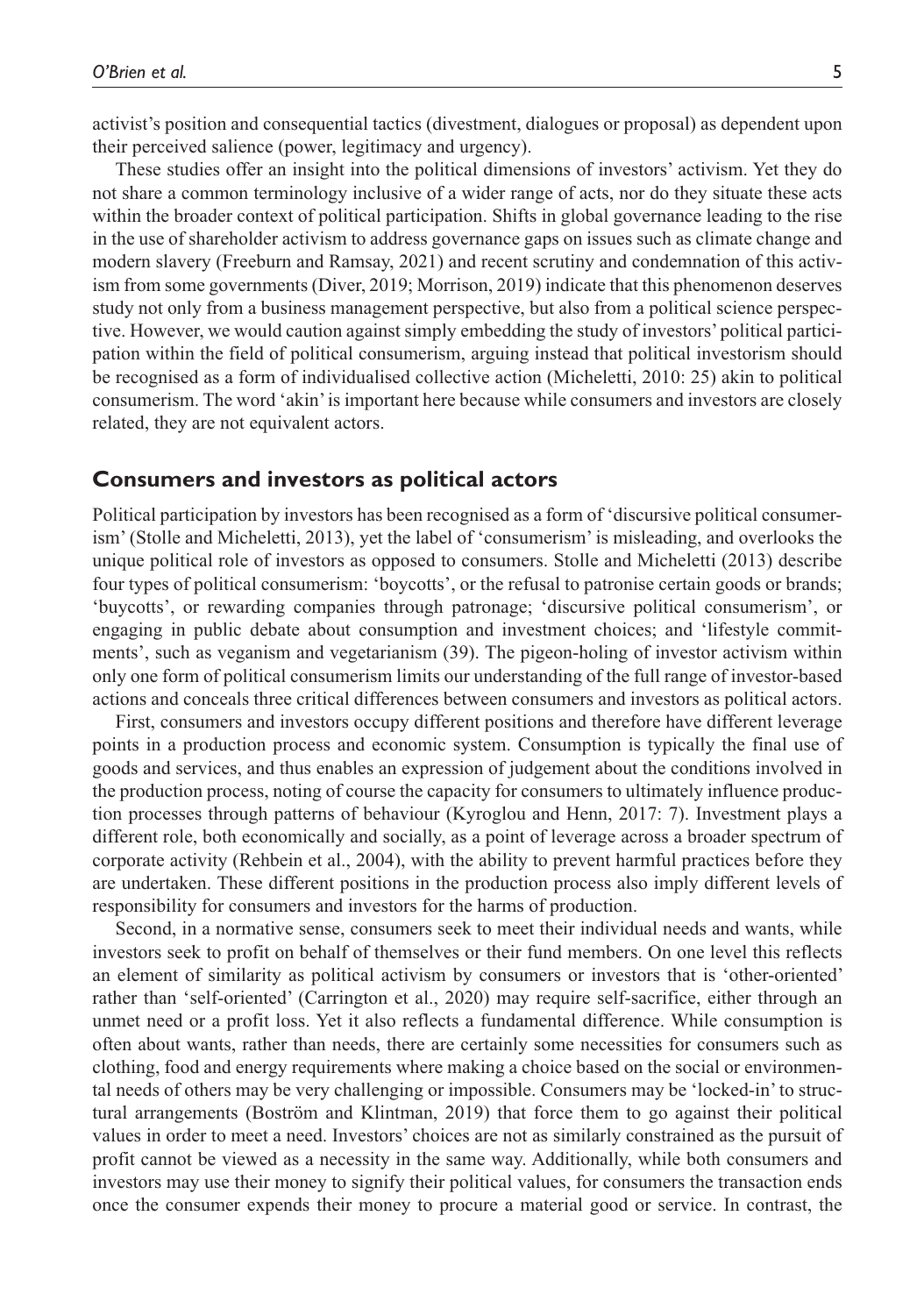

#### **Figure 1.** Conceptualisation of market-based political participation.

investor retains a different level of control with the ability to use the same pot of money repeatedly, expanding their choices and facilitating continued influence.

Third, investors are part of the societal machinery in a different way to consumers. Within neoliberal societies, the concept of citizenship may be inextricably bound to consumption, resulting in a conflation of 'the citizen as consumer'/'consumer as citizen', as market principles creep into all aspects of everyday life (Pridmore, 2017). While equating consumption with citizenship is highly contestable (Baek, 2010), for many individuals their 'sustainable citizenship' (Micheletti and Stolle, 2012) is largely expressed through their shopping and lifestyle choices. This is distinct from investors whose participatory rights within the marketplace are derived not from consumption, but from ownership. Shareholders possess voting rights within a corporate structure as 'transient owners' (Yan and Zhang, 2009) who may buy their right to participation. The price of admission may be quite high, reflecting a similar criticism made of political consumerism about the inequality of access to participation (Hooghe and Goubin, 2022). Nevertheless, the ownership and voting aspects of corporations create a version of a 'participatory democracy' (Data Source 32 ). Given that the market and its freedom are now fundamental to the way civil societies are organised, investors' participatory entitlements place them right at the centre, directly involved in orchestrating the flow of capital, occupying a higher position in our societal hierarchy.

These critical differences between consumers and investors indicate that investors' political participation should not simply be subsumed within the field of political consumerism, but existing terminology fails to capture the diversity and unique political participation of investors. In the next section we attempt to resolve this by drawing together a broader range of investors' acts defined under the category of 'political investorism'.

## **Defining political investorism**

To overcome inadequate terminology, accommodate a broader range of acts and situate investors' political participation as related to yet distinct from political consumerism, we propose 'political investorism' as a cohering term. Figure 1 provides a visual representation of the change we propose in the conceptualisation of market-based political participation.

Market-based political activism represented in Figure 1 is currently recognised as a form of political participation in Theocharis and Van Deth's (2018) extended conceptual map as Political Participation Type IV. This Type describes actions taken outside the traditional political arena which aim to address a societal problem by targeting non-state actors like corporations. Within the broad category of market-based activism we see a clear point of divergence, represented in Figure 1, between consumption-based and investment-based political participation. This divergence is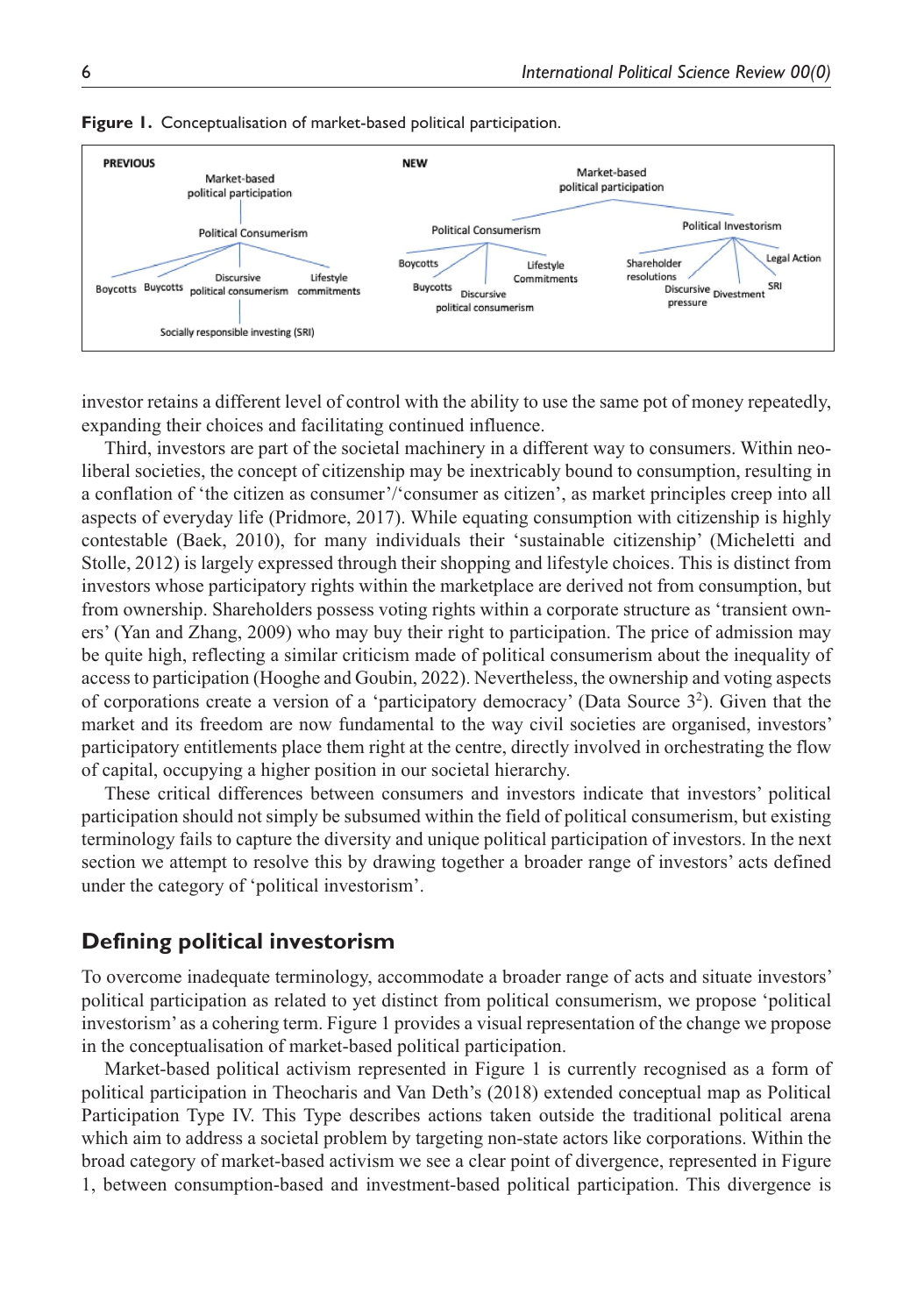| Case no.       | Case name                                             | Issue                                     | Tactic                                            | Participation                |
|----------------|-------------------------------------------------------|-------------------------------------------|---------------------------------------------------|------------------------------|
|                | <b>HESTA Divest and</b><br><b>Transfield Services</b> | Asylum seeker<br>detention centres        | Divestment and<br>discursive pressure             | Individual and<br>collective |
| $\overline{2}$ | <b>ACCR</b> and Coles                                 | Modern slavery/<br>workers' rights        | Shareholder resolution<br>and discursive pressure | Individual and<br>collective |
| 3              | <b>ACCR and BHP</b>                                   | Paris agreement/<br>lobbyist associations | Shareholder resolution                            | Collective                   |
| $\overline{4}$ | Market Forces and<br>UniSuper                         | Fossil fuel<br>investments                | Divestment, SRI,<br>discursive pressure           | Individual and<br>collective |
| -5             | Market Forces and<br>Adani Insurance                  | Adani Carmichael<br>coal mine             | Divestment and<br>discursive pressure             | Individual and<br>collective |
| 6              | McVeigh v. REST                                       | Climate change risk                       | Legal action                                      | Individual                   |

**Table 1.** Case studies of political investorism in Australia.

ACCR: Australasian Centre for Corporate Responsibility; BHP: Broken Hill Proprietary and Billiton Group; REST: Retail Employees Superannuation Trust; SRI: socially responsible investing.

derived from the positionality of the actor and the tools available to them, recognising fundamental differences between consumers and investors as political actors. In the previous section we articulated the core differences that alter the positionality of actors involved in investment-based political participation due to the leverage, agency and centrality of investors in our economic system. In this section, we develop an initial categorisation to aid in determining the acts and actors which fall under the banner of political investorism.

To develop a definition and categorisation of 'political investorism' we mapped the different types of actions and actors engaged in investment-based political participation, using Australia as a case study. We developed a detailed matrix of investment-based activism strategies utilised in Australia between 2014 and 2020, analysing topical cases in the media, cases known to the researchers and cases published in the Australasian Centre for Corporate Responsibility (ACCR) ESG Shareholder Resolutions database. We then selected six case studies that represent a range of activist strategies, issues and mobilisers of investors and shareholders, and that drew sufficient media coverage to support data collection (see Table 1). Climate-related activism appears to be the dominant cause for investor activists; however, we selected case studies that also included other issues such as migrant detention and modern slavery to examine investor activism tactics across multiple issues. Analysing primarily textual materials (media reports, press statements, web materials, social media posts), we used process-tracing (Collier, 2011) to build six detailed case studies of political investorism by identifying the key actors, targets, participants, tactics and action outcomes.

## *Political investorism hallmarks*

Through our analysis, we identified two hallmarks we consider to be necessary elements of political investorism: the act is politically motivated, and the actor possesses a financial stake. These hallmarks are not intended to be definitive, but rather serve as a starting point for future research and discourse on investment-based political participation.

The first of these hallmarks, that the act is fundamentally politically motivated, may seem redundant given that this is the basic criteria required for any form of action to be considered as political participation (Theocharis and Van Deth, 2018). However, discerning the political motivations of market actors can be challenging. This is particularly the case for political investorism due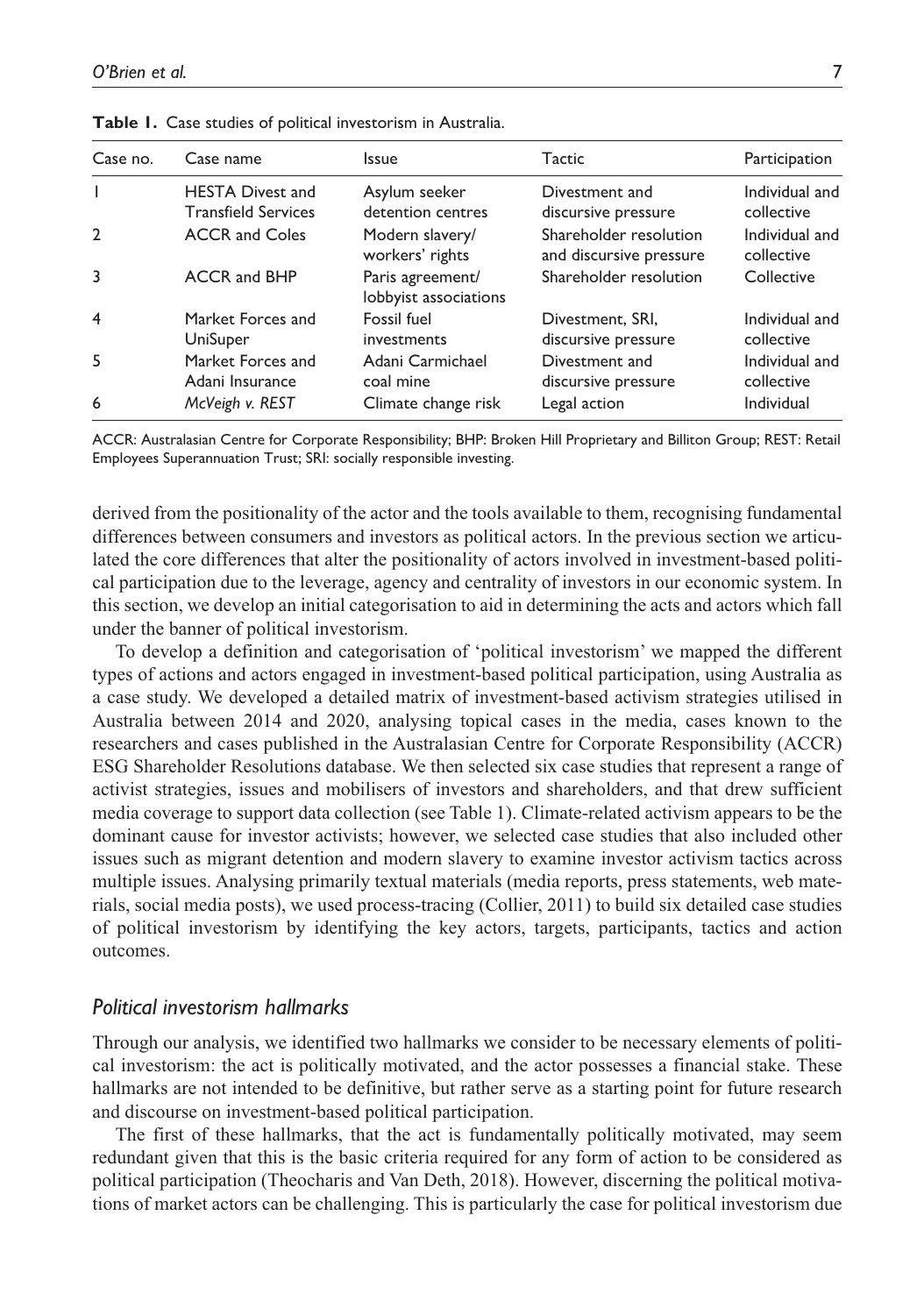to the additional challenge posed by the fiduciary duty that corporations and institutional investors have to safeguard the financial interests of investors (Goranova and Ryan, 2014). This duty can serve as a shield against the demands of investors for greater corporate social responsibility. Individuals and collectives seeking to achieve social change are thus often confronted with the need to make the business case first and the moral case second. This fiduciary duty thus serves both as an obstacle for political investorism and as a challenge for researchers seeking to understand the motivations behind investment decisions. However, previous studies have demonstrated that the political motivation or 'other-oriented' (Carrington et al., 2020) nature of investment-based decisions can be identified (Den Hond and De Bakker, 2007) and can thus be recognised as an act of political investorism.

The second of the hallmarks, which is of central importance to establishing the divergence between political consumerism and political investorism, is that political investorism involves acts by individuals or collectives that have a financial stake. The distinction drawn here is that, as opposed to political consumerism where political values are expressed by procuring a consumer good or service, with political investorism money itself is the material good. The possession of a financial stake establishes a different positionality for investors as political actors, as detailed in the previous section. This identifying hallmark is clear for some actors engaged in political investorism – for example, shareholders signing on to a shareholder resolution. However, multiple other actors make politically motivated decisions where money is the good. These include superannuation and pension fund members, whose retirement savings are held by funds. Similarly, banks and insurance companies offer services that are ultimately about providing, protecting or maximising money. In these instances, the individual or collective derives their political power from the material wealth they choose to invest, deposit, borrow or insure with different bodies that may then be subject to acts of political investorism. While Berger's (2019) 'political investorism' term may be imperfect to capture some of these acts which are not strictly investing, it does effectively distinguish between political power that derives from the possession and investment of a financial stake as opposed to consumption of material goods and services.

In addition to these two hallmarks, a third identifying feature is that the act may be organisationally enabled. This feature may not always be present but can assist in identifying political investorism due to the explicit alignment of political values and investment decisions in mobilisations (Cundill et al., 2018). However, unlike the first and second hallmarks of political investorism, this component may not always be required for an investment decision to be considered an act of political investorism. Just as individual consumers may make a purchasing choice enabled by their own recognition of the political values associated with certain products, investors may also make individually motivated decisions to align their investment choices with political values without the presence of an obvious mobilising agent.

#### *Political investorism categories*

Using these hallmarks as a guide to analyse investors' political participation in Australia, we developed a picture of political investorism acts and actors that draws together a more diverse range of tactics than those currently recognised as shareholder activism or SRI. See Table 2 for a preliminary list of political investorism tactics.

These tactics can be both individual and collective. For each tactic, individual shareholders, portfolio investors or superannuation fund members can undertake the political investorism act as an individual, regardless of whether there is wider collective action. One possible exception to this is the signing of shareholder resolutions where corporate governance rules often dictate that a minimum number of signatories is required to put the resolution on the agenda at a company's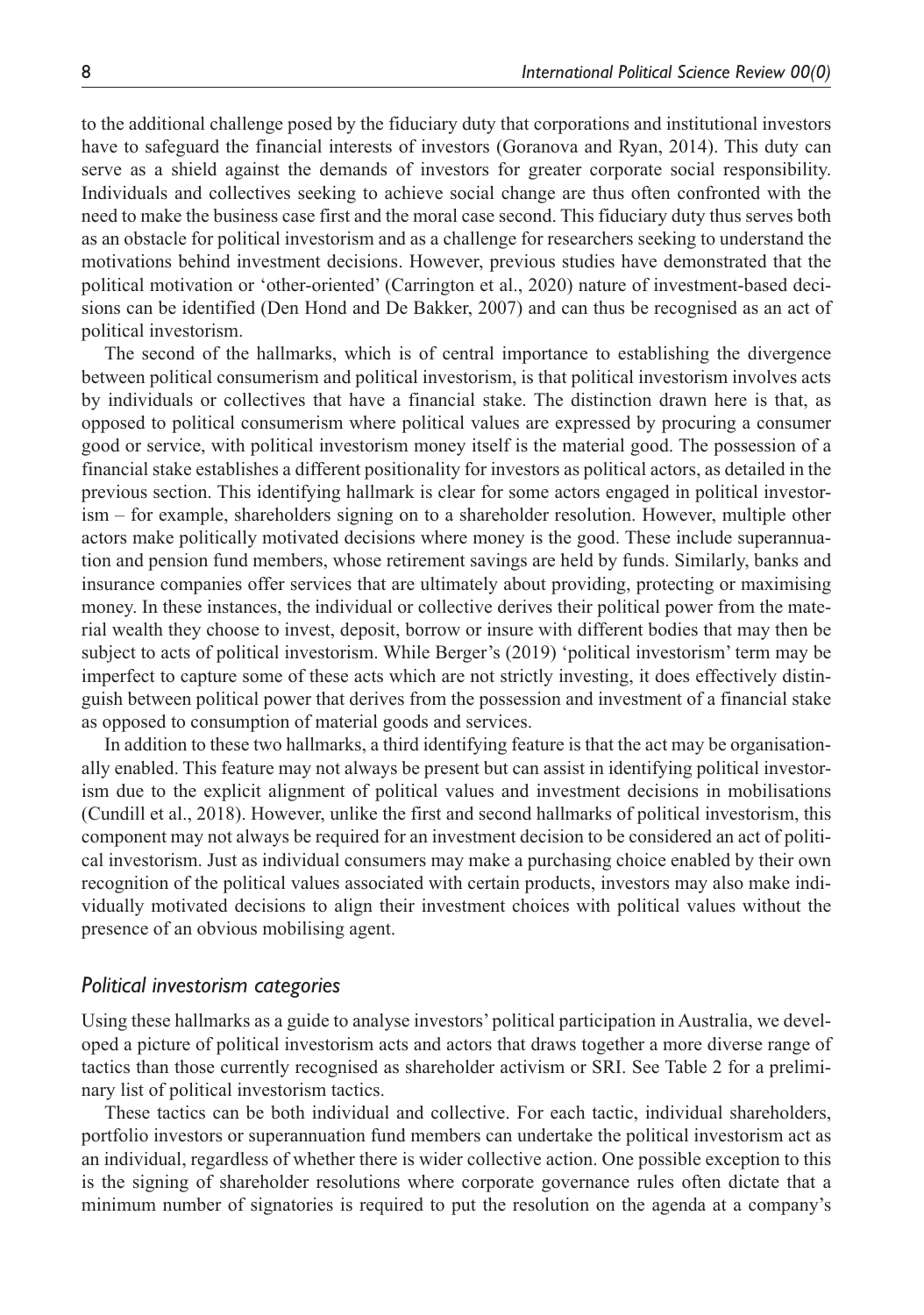|  | <b>Table 2.</b> Political investorism tactics. |  |
|--|------------------------------------------------|--|
|--|------------------------------------------------|--|

| Political investorism tactic   | Activist                                 | Example                  |  |
|--------------------------------|------------------------------------------|--------------------------|--|
| Shareholder resolutions        | Shareholder                              | <b>ACCR-led BHP</b>      |  |
|                                | Institutional investor                   | shareholder resolutions  |  |
| Discursive pressure (naming    | Shareholder                              | Market Forces Adani      |  |
| and shaming)                   | Institutional investor                   | List                     |  |
|                                | Superannuation/pension fund member       |                          |  |
|                                | Financial product user (e.g. bank loans, |                          |  |
|                                | insurance)                               |                          |  |
| Divestment                     | Shareholder                              | <b>XBorder HESTA</b>     |  |
|                                | Portfolio investor                       | <b>Transfield Divest</b> |  |
|                                | Institutional investor                   | campaign                 |  |
|                                | Superannuation/pension fund member       |                          |  |
| Socially responsible investing | Superannuation/pension fund member       | Australian Ethical       |  |
| (SRI - positive and negative   | Shareholder                              | superfund                |  |
| screening)                     | Portfolio investor                       |                          |  |
| Legal action                   | Superannuation/pension fund member       | McVeigh v. REST          |  |
|                                | Shareholder                              |                          |  |
|                                | Bond holder                              |                          |  |

ACCR: Australasian Centre for Corporate Responsibility; BHP: Broken Hill Proprietary and Billiton Group; XBorder: Cross Border Operational Matters; REST: Retail Employees Superannuation Trust.

annual general meeting (AGM), thus necessitating collective action. Conversely, legal action is a political investorism tactic that need not be undertaken collectively to achieve impact, as a single individual can take legal action. Political investorism is thus similar to political consumerism where initiatives can be undertaken as individuals, though for most tactics a collectivisation of those individual efforts is likely to be most effective.

This list of political investorism tactics is not intended to be exhaustive but to serve as an illustration of the diversity of actors and actions that are captured under the banner of political investorism. Nor should this exercise in classification be read as establishing silos between different tactics. Previous work, and our own mapping of political investorism, shows that activists within one movement, or even on one specific issue, utilise multiple tactics (Eesley et al., 2016: 2427), blurring the lines between confrontational divestment approaches and more discursive approaches.

To test the concept of political investorism, and detail different investorism tactics, we examine political investorism's relationship to political consumerism. We do this by drawing upon illustrative examples of political investorism tactics (outlined in Table 2), highlighting areas where these tactics share similarities with forms of political consumerism, while also demonstrating their unique qualities. Through this, we aim to demonstrate the distinct identity of political investorism as a counterpart form of political consumerism that should not be relegated to the single category of discursive political consumerism but should instead be recognised as a related concept.

## *Shareholder resolutions*

The use of shareholder resolutions at corporations' AGMs, often described as shareholder activism, is perhaps the most easily recognisable form of political investorism. Two Australian SMOs utilise shareholder resolutions as a frequent strategy to push for corporate behaviour change. Market Forces focuses primarily on reducing fossil fuel emissions, while the ACCR mobilises shareholder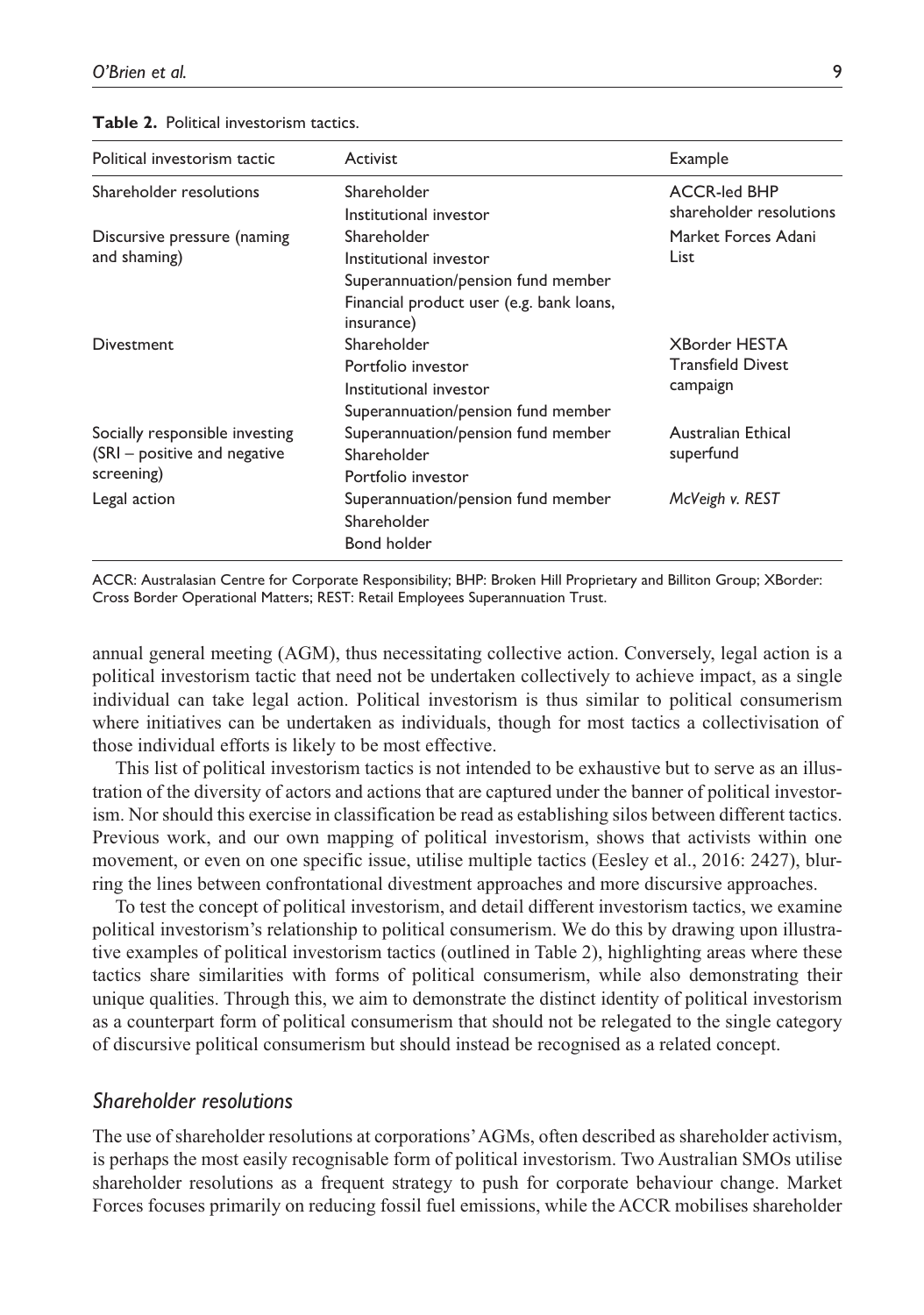resolutions on climate change as well as modern slavery, human rights abuses and First Nations' land rights. Mobilisation efforts focus on both institutional investors as powerful allies and on individual investors as also essential to the process. In Australia a minimum of 100 unique shareholders are required to sign on to a resolution for it to be presented at an AGM. Investors with small shareholdings are thus just as essential to reaching that quota as large institutional investors, providing an opportunity for individual responsibility-taking and political participation.

The influence of shareholder resolutions extends beyond the vote itself. While shareholder resolutions rarely attract the necessary percentage of votes needed to formally establish the behaviour change, they serve a symbolic role in reflecting the concerns of those with a financial stake in the company. For example, ACCR mobilised collective action by individual and institutional shareholders to file resolutions against multinational mining giant BHP in 2017, 2019 and 2020 calling on them to terminate memberships with industry associations that lobby against reducing fossil fuel emissions. In 2017, despite the resolution receiving only 10% support, BHP responded by agreeing to assess their current memberships, ultimately leading to BHP exiting its membership with the World Coal Association (Data Source 5). The 2017 resolution also garnered attention from institutional investors and saw ACTIAM, the Church of England, Grok Ventures, MP Pension and Vision Super co-file the 2019 shareholder resolution, gaining 27.7% votes in favour (Data Source 1). The 2019 resolution was supported by large institutional investors Aberdeen Standard, the California Public Employees' Retirement System and AXA Investment Managers (Data Source 12), highlighting the growing support for shareholder resolutions aimed at meeting ESG standards. Consistent pressure from ACCR and both individual and institutional shareholders likely contributed to BHP terminating their membership with the Queensland Resources Council in 2020 after the Council actively campaigned against pro-renewable energy political party the Australian Greens (Data Source 2).

The public discursive element of shareholder resolutions can be amplified by generating additional media interest, which provides a unique form of participation for investors. In 2019, in addition to filing a resolution on modern slavery at the AGM of Australian supermarket giant Coles, ACCR arranged for individual investors to grant their proxies to farmworkers to speak to the AGM about their experiences of exploitation. This was widely covered in the media, putting additional pressure on Coles to engage in dialogue with concerned shareholders and ACCR (Data Source 11). This tactic also highlights an additional avenue for individual investors to inject their political perspectives into corporate governance which is typically dominated by institutional investors.

Shareholder resolutions could arguably be classified under the banner of 'discursive political consumerism', as they clearly apply discursive pressure even in instances where the resolutions fail. However, the discursive strategies of investors compared with those of consumers have a key difference: the positionality of investors within the economic system gives them participatory rights associated with shareholdings, and hence a leverage unavailable to consumers. Both ACCR and Market Forces view shareholder resolutions as forms of political participation to achieve social change through collective action. Market Forces describes their philosophy as 'change is the result of people power' (Data Source 13) while ACCR conceptualises the marketplace as an arena for political change by declaring corporations to be 'participatory democracies' (Data Source 3). This demonstrates a key difference between consumers' and investors' discursive strategies. Shareholders possess specifically articulated rights by virtue of their shareholding that entitles them to participate in the corporate governance of a company. These rights also grant them the ability to give others a voice, as evidenced in ACCR's mobilisation of shareholders to give their proxies to exploited farm workers to speak at the Coles AGM. Importantly, corporations do not operate on one person one vote. This amplifies the importance of institutional investors, though should not overshadow the need and capacity for individual investors with small shareholdings to also participate.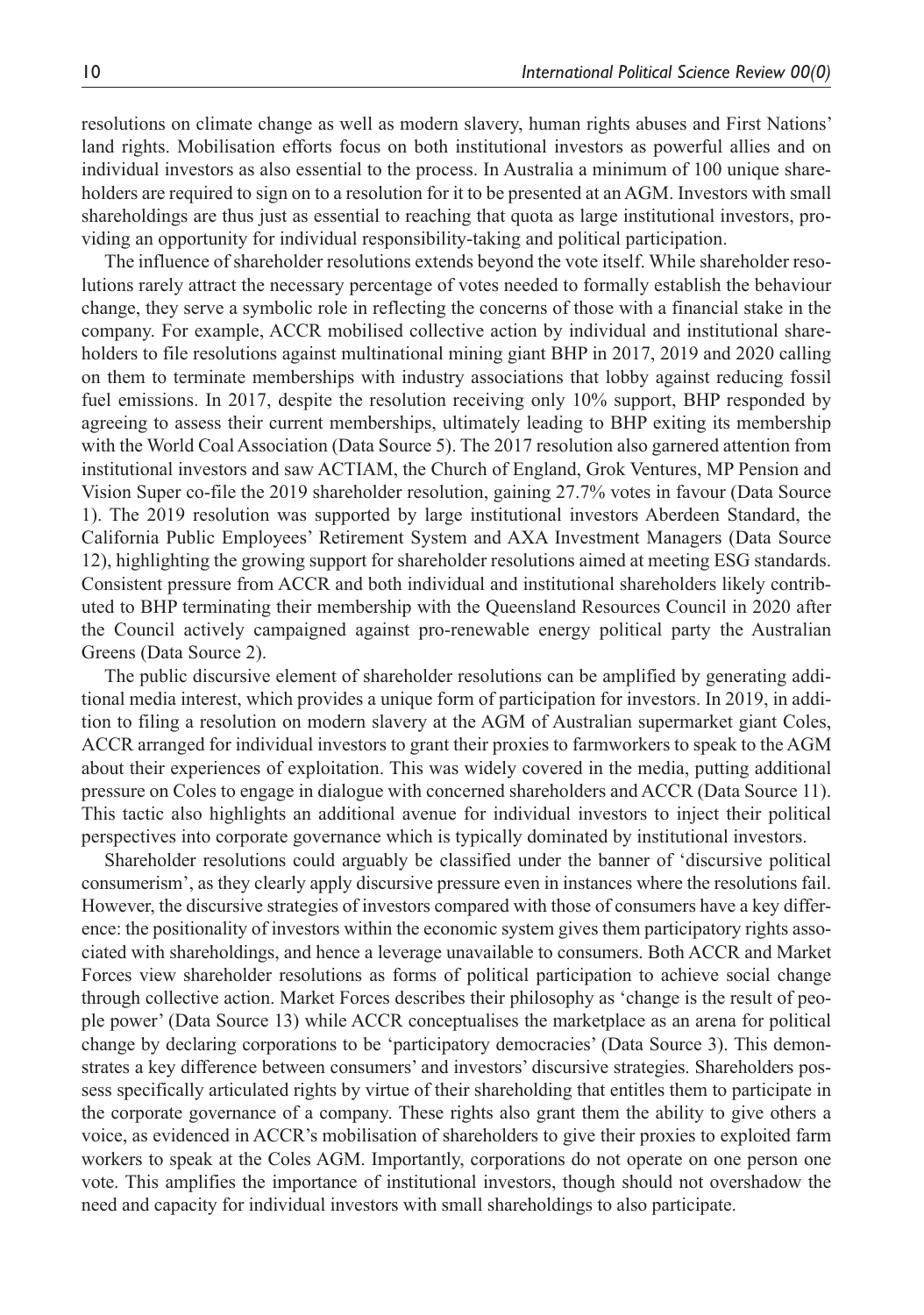#### *Discursive pressure*

All forms of political investorism have a discursive element, though several strategies including direct dialogue with corporations, behind-the-scenes lobbying, and antagonistic approaches through naming and shaming campaigns prioritise discursive pressure as a primary strategy. Some campaigns adopt an approach similar to a consumption-based 'dualcott' (Copeland, 2014: 177) in which boycott and buycott strategies simultaneously address a single issue by both rewarding and punishing. For example, Australian SMO Market Forces provides rated comparison tables on banks and superfunds based on their fossil fuel investing (Data Source 17). They assign each fund or bank a score on their level of investment in fossil fuels ranging from 'fine', 'work to do', borderline', 'out of line' and 'not disclosed' (Data Source 15). This rating system mobilises an implicit dualcott, as Market Forces' supporters can decide which superannuation funds or banks to patronise and which to avoid. Individuals can access email templates and sample letters to contact their financial institutional to ask them to stop investing in fossil fuels, lodge a complaint, initiate a change of institution or even to thank them for divesting from fossil fuels.

Market Forces used this tactic recently in a campaign against the establishment of a new thermal coal mine in Queensland, Australia, by mining company Adani (recently renamed in Australia as Bravus Mining and Resources). As part of the campaign, Market Forces aimed to discourage insurance companies from underwriting the mine by publicising a list of insurers that have or have not ruled out insuring the mining project (Data Source 16). The website includes a link to a form letter to send to all remaining insurers yet to rule out Adani, enabling individuals to engage in discursive pressure, with the aim of achieving a cumulative effect. This tactic, and specifically this campaign, is the type of political investorism that sparked the ire of Australia's prime minister, highlighted in this article's introduction. He described the action as 'selfish and indulgent' and threatened to ban environmental activist groups from engaging in this form of secondary boycott (Morrison, 2019).

The Market Forces campaign against the fossil fuel industry, and specifically Adani, utilises a dualcott approach familiar to political consumerism campaigns, though also reflects the unique role and reach of investors. Consumers have no direct way to express their opposition to the establishment of a new thermal coalmine through their consumption, whereas individuals with a financial stake can act collectively and directly against the financial institutions involved. Through their financial stake as a bank or insurance customer, individuals have greater leverage by cutting to the core purpose of the business and threatening the lifeblood of the financial institution – its access to capital.

## *Divestment*

Divestment is where individual or institutional investors opt to sell shareholdings in companies that conflict with their political values. A divestment campaign could involve a generalised divestment from entire industries, such as fossil fuels or tobacco, or target specific companies triggered by events such as the threatened divestment from mining company Rio Tinto following the destruction of culturally significant sites at Juukan Gorge (Data Source 7). Due to the complex relationship between individual and institutional investors, divestment is not simply discursive nor is it just a boycott. As with consumer boycotts, divestments are most effective when there is mass collective action. However, in political investorism this dynamic is altered due to the role of institutional investors. Consumers can individually boycott a product or brand, though the impact will likely only be felt when large numbers of individual consumers do the same. For investors, individuals may divest but the impact will not be felt unless powerful individual or institutional investors do the same. This often requires individuals to exert their pressure not directly against companies, but through leverage targets like superannuation and pension funds.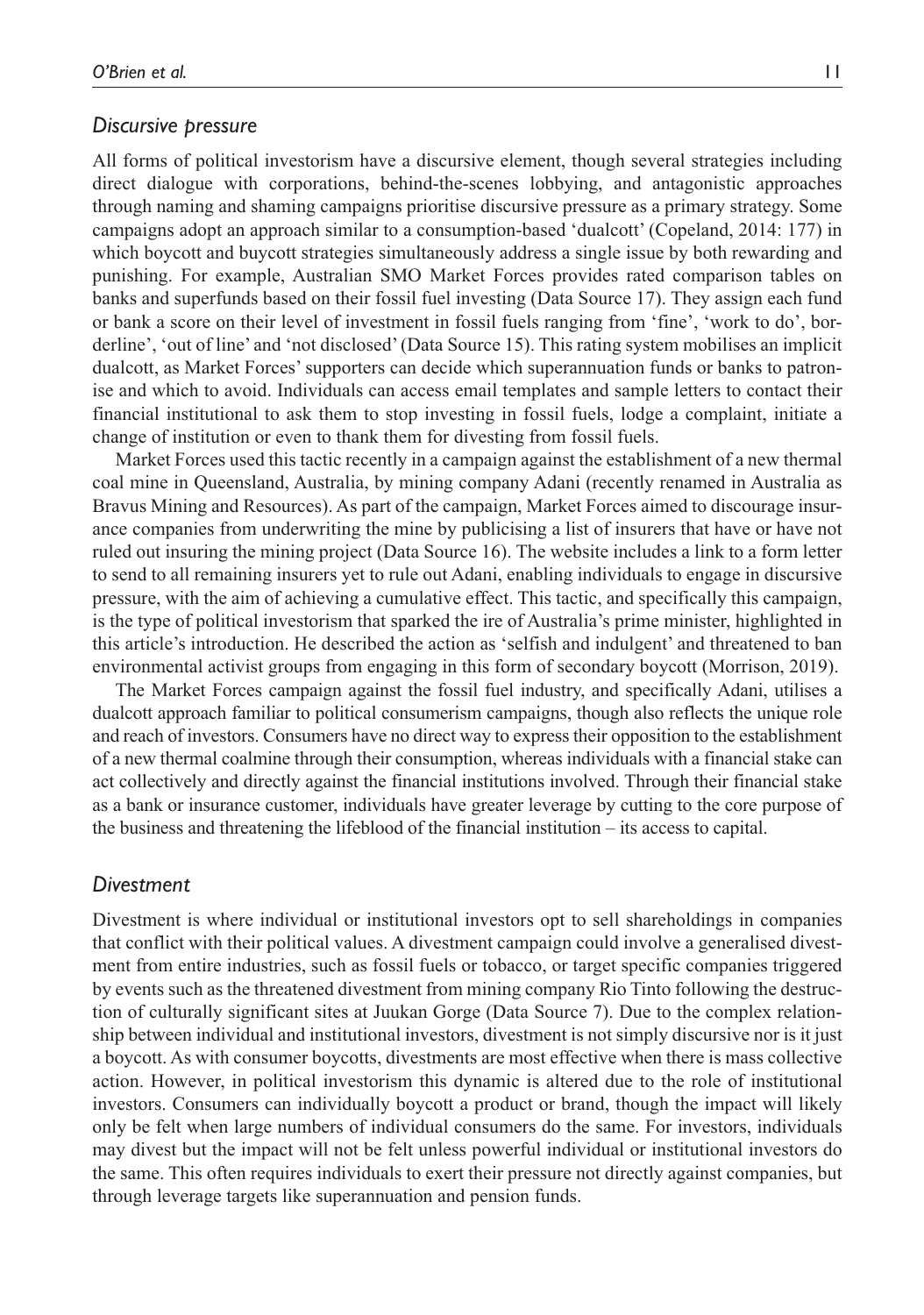The campaign against Transfield Services, initiated in 2014, is an example of political investorism employing divestment as a tactic. Transfield Services were targeted after they accepted an Australian government contract to manage offshore immigration centres on Nauru and Manus islands. Political activist group Cross Border Operational Matters – XBorder – were amongst the first human rights activists to highlight the issues surrounding a public company profiting from an inhumane immigration detention system. In 2014, XBorder targeted the superannuation provider HESTA, a superfund for health and community service workers, calling upon them to withdraw their members' retirement savings invested in Transfield Services (Data Source 9).

XBorder began an online awareness campaign and formed the #HESTADivest! campaign in early 2015. From March to June 2015, the campaign coordinated several rallies and events throughout Australia, mobilising affiliated unions and fund members to pressure HESTA to divest (Data Source 19). The campaign also launched a website with several resources including sample letters to mobilise collective action by individual fund members to pressure HESTA to divest (Data Source 8). The critical turning point in the campaign was the June 2015 HESTA Community Sector Awards Night where campaigners rallied outside the venue and purchased a table inside the event to engage directly with HESTA representatives and community leaders (Data Source 8). HESTA eventually bowed to member pressure and announced their divestment from Transfield on 18 August 2015 (Data Source 4). Transfield suffered such significant reputational damage that the parent company sold their share in the business, leading to a name change to Broadspectrum and a hostile takeover by Ferrovial.

Divestment campaigns share certain hallmarks with consumer boycotts, utilising a punishmentoriented approach (Stolle et al., 2005); however, they cannot simply be categorised as boycotts. This type of boycott could be described as an indirect boycott (Colli, 2020), where collective action is aimed at a relatively stronger actor who can, in turn, exert influence over the offending actor. In such instances the leverage is derived from a financial stake in a pension or superannuation fund. This has an impact on both the barriers and avenues for political participation. In some instances, investors' options to divest may be constrained due to the lack of choice about a superfund, and lack of options for ethical portfolios. This restricts investors' choices, though they may instead use discursive pressure as individuals collectivising to exert influence on the fund to divest. Thus, while divestment campaigns may share similarities with boycotts, the points of leverage for political investorism are often quite different.

# *Socially Responsible Investment*

Investors can engage in SRI through positive and negative screening by proactively selecting investment options that align with their political values. Individual investors could also choose to place their funds with institutional investors that promise ethical investing in relation to environmental, social and governance (ESG) goals. For example, Superfund Australian Ethical distinguishes itself as a unique fund that balances financial goals alongside ethical goals for its members, diverging from the typical 'profit at all costs' finance model. The superfund utilises positive screening to enable individuals to proactively invest in companies that align with ESG priorities (e.g. health care and clean energy) and negative screening to avoid investment in coal, coal seam gas, oil, weapons, tobacco, old-growth forest logging, gambling and human rights abuse. Other superannuation funds allow individual members to opt-in to ethical portfolios. UniSuper, an Australian superannuation fund primarily for the higher education sector, provides an option for members to select a 'sustainable and environmental investment option' (Data Source 20). However, these socalled 'ethical portfolios' have faced some criticism for their weak exclusionary criteria and continued indirect investment (Data Source 21).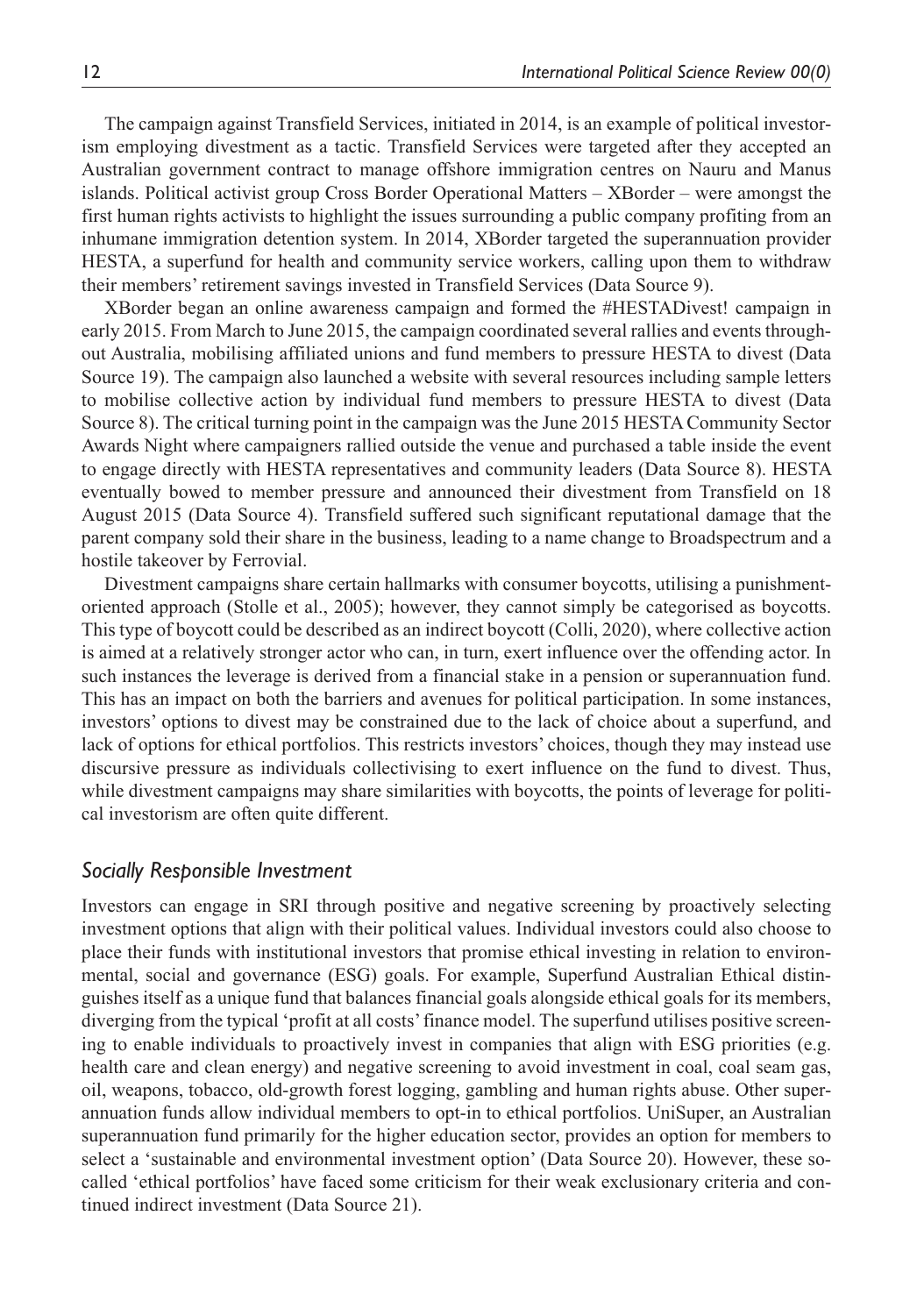SRI has previously been classified as a form of 'discursive political consumerism' (Micheletti, 2010: 104), though it also shares certain hallmarks with boycotting and buycotting. The position of investors is different to consumers, however, as the investor makes a single choice to govern ongoing investments, as opposed to the consumer's repeated choice at point of purchase. The constraints on consumers' and investors' choices also highlight a key point of divergence. As noted earlier, consumers' choices can be 'locked-in' to structural arrangements (Boström and Klintman, 2019), such as brand or supermarket monopolies that limit their ability to reflect their political values through consumption. Investors' choices are constrained in contexts where individuals are not able to select their own pension or superannuation fund, or 'opt-in' to ethical portfolios. In these instances where choice is constrained, activist consumers can pursue change through other tactics such as petitioning and protest. The individual investor, however, can exert pressure as an 'insider activist' (Briscoe and Gupta, 2016). As a fund member their position and financial stake incurs certain obligations on their fund to heed and address their concerns. This position and related obligations thus create opportunities for mass divestment campaigns like the case of HESTA and Transfield highlighted above.

# *Legal action*

The entitlements of those with a financial stake also generates an additional tactic of political investorism – legal action. In July 2018, the Retail Employees Superannuation Trust (REST) superfund member Mark McVeigh filed an access to information claim on his superfund's investment policies concerning climate change risk. He claimed REST's lack of transparency impeded his legal right to evaluate his financial position and superfund performance. After court-ordered document discovery disclosed REST's insufficient climate-related investment policies, McVeigh amended the claim to allege REST failed to act with care, skill and due diligence, and were thus not meeting their fiduciary duty as a superfund. McVeigh and REST agreed to a settlement in the final hours before the case was to be heard in court (Data Source 10). REST agreed to align their investment portfolios with a net-zero carbon emissions goal by 2050, report against the Task Force on Climaterelated Financial Disclosures (TFCD), conduct scenario analysis to mitigate risk and inform investment strategies, disclose their portfolio holdings and actively advocate for investees to adapt to international agreements like the Paris Agreement (Data Source 14).

Consumers are also able to bring legal action as a tactic. For example, in 2021 consumers in California in the United States joined with environmental activism group the Sierra Club to sue Coca-Cola and other companies over allegedly false claims concerning the recyclability of their bottles (Malo, 2021). Investment-based legal action has different dimensions and poses different challenges, especially for researchers in discerning the motivations of actors. The *McVeigh v. REST* legal action demonstrates the complexity in establishing a clear political motivation behind action by shareholders, investors and superfund members. While the claim itself was premised upon the financial security of McVeigh's future retirement savings, McVeigh has declared that his motivation for bringing the action also derived from a concern that his investments were contributing to the climate crisis (Data Source 6). While McVeigh undertook this act of political investorism as an individual, international activist group Friends of the Earth financially backed McVeigh's legal action (Data Source 18), highlighting the centrality of explicitly political aims versus purely financial motivations.

This form of political investorism reflects the complexity of disentangling financial and political motivations in investor activism and highlights a key point of difference with consumerism. Political investors must speak the language of the market to make their claims, with the legalities surrounding investment demanding that the business case trump the moral case. This is a limitation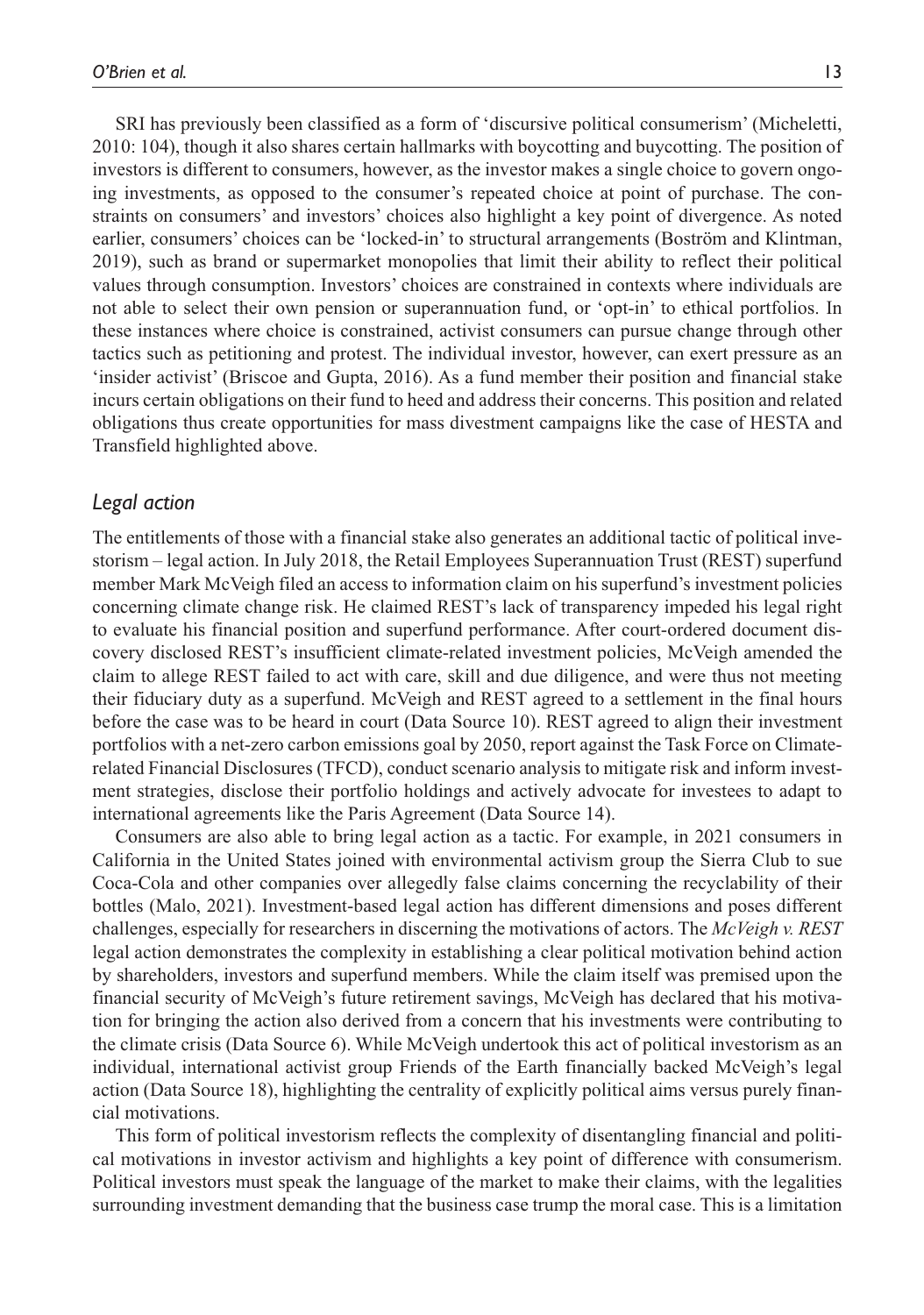in some respects, but also demonstrates a differing element of coercive power for political investorism, as opposed to consumerism. For investors, the clear financial stake they have imposes certain legal obligations on funds, banks and companies, providing an avenue for investors to steer the direction of commerce in line with their political values, albeit if they can demonstrate a link with financial interests. This positions the political investor as a potentially powerful insider, able to subvert from within for the sake of their cause.

These five tactics of political investorism clearly have discursive elements; however, they cannot simply be subsumed under the category of 'discursive political consumerism'. Throughout this section we have demonstrated the unique position and power of investors as opposed to consumers. We have also considered both the opportunities and constraints faced by political investors, and particularly individual investors. For both consumerism and investorism, collective action is more impactful. However, in the context of investorism, a single institutional investor can wield significant power, while a single individual investor can be impactful in other ways through granting proxies and signing on to resolutions. Furthermore, in investorism the dynamic between individuals and collectives changes as investors can exert pressure directly through their own shareholdings, collectivise with other shareholders or act indirectly by exerting pressure on institutional investors.

# **Conclusion: an agenda for future research**

Conceptualising 'political investorism' as a cohering term for the expression of political values through investment decisions addresses the inadequacy of existing terminology and demonstrates the need to distinguish between investors and consumers as political actors. By drawing together different forms of investors' political participation under a single label, and identifying key hallmarks, features, indicative categories and illustrative examples, we have established a new basis for the investigation of investment-based political participation. We propose a research agenda grounded in continued empirical testing, detailed examination of individuals' participation and mobilisation, and assessment of the impact and implications of political investorism.

Continued empirical study should attend to the transferability and applicability of political investorism in differing jurisdictions, political contexts and opportunity structures. We aim to work towards this by developing an international database of case studies to build upon the Australian studies highlighted here. Future studies should incorporate comparative analysis to consider how political investorism manifests based on key variables including the size and flexibility of pension markets, differing degrees of democracy and the extent to which social problems are regulated through the market rather than through state control. Further study should also consider both the progressive and reactionary manifestations of political investorism. The examples we have relied upon here reflect progressive political goals, though we acknowledge that other instances of political investorism may pose more challenging ethical questions, such as the boycott, divest and sanction (BDS) campaign against Israel which has been criticised for reflecting anti-Semitism within aspects of the campaign (Sheskin and Felson, 2016).

To extend this article's initial analysis of the individual and organisational aspects of political investorism, future study should build on the existing literature examining political consumerism as citizenship and participation (Baek, 2010; Copeland, 2014; Hooghe and Goubin, 2022). This can be achieved through surveys and interviews with individuals and collectives engaged in political investorism, to delve further into the relationship between consumerism and investorism and improve understanding of how and why individuals may utilise their investments to express political values. In addition, we must further examine the organisational aspects of political investorism.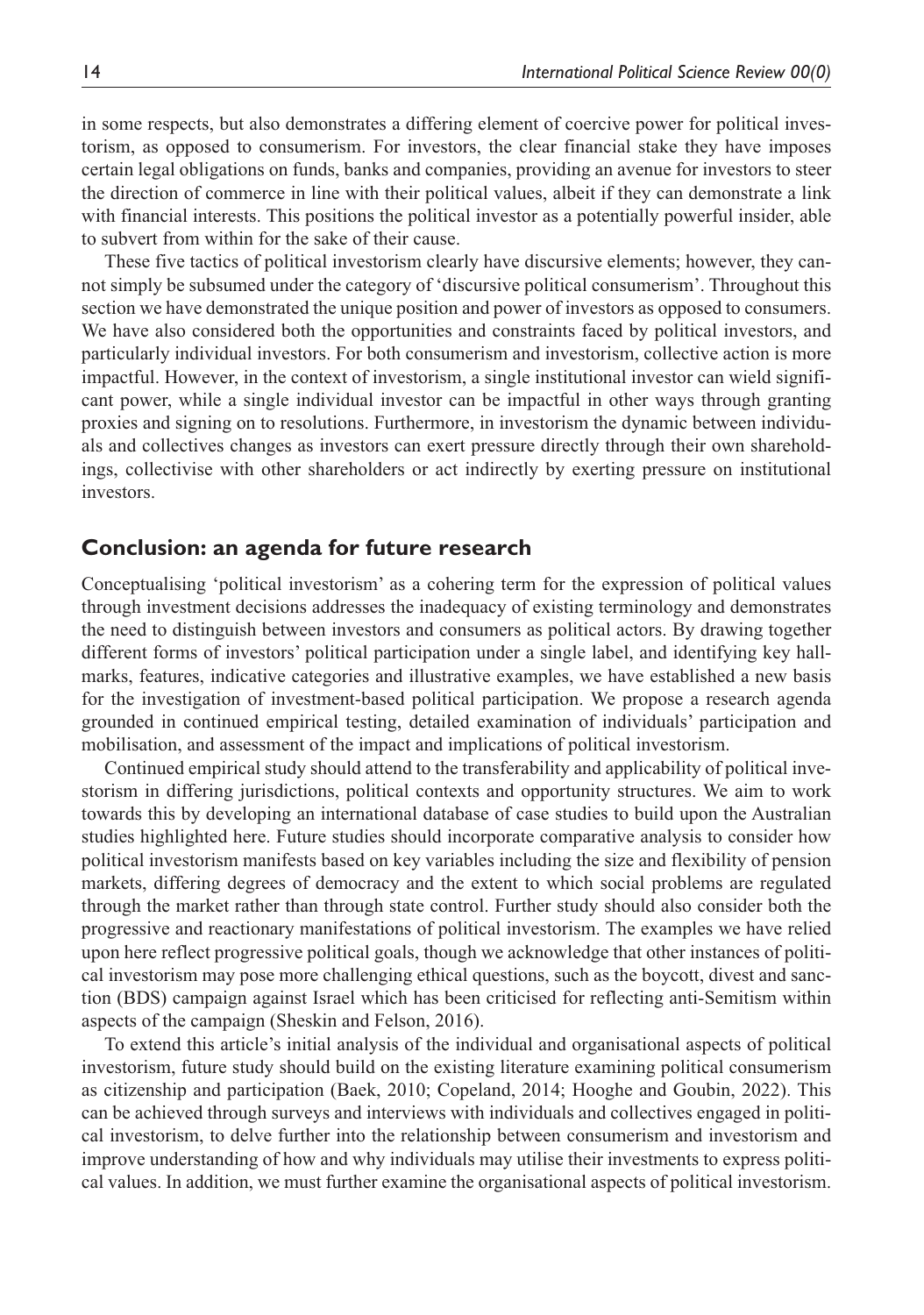Our initial study has indicated that mobilising organisations in Australia work closely with counterparts in other countries to mobilise foreign investors, demonstrating a transnational dimension to this form of market-based activism. We have also observed that political investorism tactics may exist in a hierarchical form, enabling an escalation of tactics within the arena of the market. Future research will investigate the relationship between different tactics and consider how they may be deployed separately or in tandem to achieve desired political aims.

Future study of the impact and implications of political investorism is particularly important due to the financialisation of the economy (Davis and Kim, 2015) and shifts in global governance leading to a reliance on market-based actors like consumers and investors to serve as a form of decentred regulation (Black, 2002). While business management scholars are increasingly attuned to the potential impacts of shareholder activism for corporate governance, political science scholars should be attentive to both the potential of political investorism to achieve social and political change, and the response of the state to this form of political participation. The Australian prime minister's condemnation of investor activists (Morrison, 2019), and recent attempts by governments to curtail the actions of political investors (Diver, 2019; Morrison, 2019), highlight not only the potential power of political investorism, but also the ruthless push and pull between market actors and the state over the right to participate in a highly politicised marketplace as an arena for social change.

#### **Acknowledgements**

We thank members of the Australian Political Studies Association's Standing Group on Political Organisations and Participation for their feedback at the 2019 workshop and 2021 conference. We are also grateful for constructive feedback from anonymous reviewers and editors of the *International Political Science Review*. We particularly thank Helen Berents, Bridget Harris, Alissa Macoun, Simon Mollan and Caitlin Mollica for helpful discussions and advice on early drafts, and Cait Hamilton for editorial assistance.

#### **Funding**

The authors disclosed receipt of the following financial support for the research, authorship and/or publication of this article: This work was supported by the Australian Research Council through Erin O'Brien's DECRA Fellowship (project DE210100735), and small grants from the QUT Centre for a Waste Free World and the QUT Centre for Justice.

#### **ORCID iD**

Erin O'Brien  $\blacksquare$  <https://orcid.org/0000-0003-4593-8951>

#### **Supplemental material**

Supplemental material for this article is available online.

#### **Notes**

- 1. In 2019 the United Kingdom's government banned public bodies from engaging in the boycott, divest and sanction (BDS) campaign against the state of Israel (Diver, 2019), and, in Australia, the prime minister Scott Morrison threatened to ban environmental activist groups from mobilising secondary boycotts by investors and shareholders against banks and insurance companies (Morrison, 2019).
- 2. Please see online supplemental material Appendix 1 (Table of Data Sources) for details of empirical data referenced in this paper. Each source of data has been given an identifying number for referencing purposes.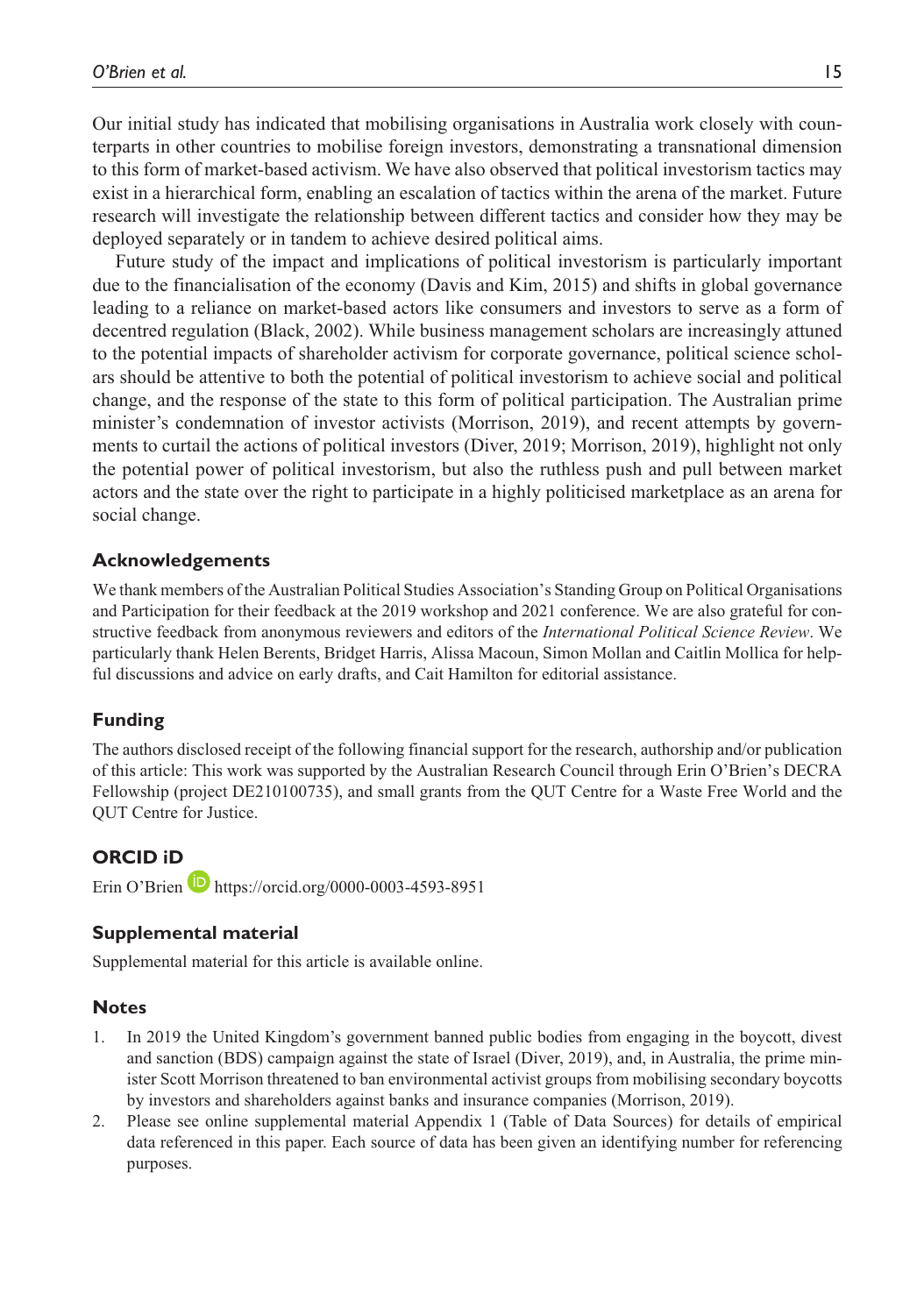## **References**

- Aldridge, Alan (1998) *Habitus* and Cultural Capital in the Field of Personal Finance. *Sociological Review* 46(1): 1–23.
- Baek, Young Min (2010) To Buy or Not to Buy: Who are political consumers? What do they think and how do they participate? *Political Studies* 58(5): 1065–1086.
- Beck, Ulrich (1997) *The Reinvention of Politics: Rethinking Modernity in the Global Social Order*. Ritter M (trans.). Cambridge: Polity Press.
- Berger, Sebastian (2019) A Behavioural Economic Perspective on Political Consumerism. In Magnus Boström, Michele Micheletti and Peter Oosterveer (eds) *The Oxford Handbook of Political Consumerism*. New York, NY: Oxford University Press, 111–134.
- Black, Julia (2002) Critical Reflections on Regulation. *Australian Journal of Legal Philosophy* 27: 1–35.
- Boström, Magnus and Mikael Klintman (2019) Mass Consumption and Political Consumerism. In Magnus Boström, Michele Micheletti and Peter Oosterveer (eds) *The Oxford Handbook of Political Consumerism*. New York, NY: Oxford University Press, 855–876.
- Briscoe, Forrest and Abhinav Gupta (2016) Social Activism in and Around Organizations. *Academy of Management Annals* 10(1): 671–727.
- Carrington, Michal, Andreas Chatzidakis, Helen Goworek and Deirdre Shaw (2020) Consumption Ethics: A review and analysis of future directions for interdisciplinary research. *Journal of Business Ethics* 168: 215–238.
- Colli, Francesca (2020) Indirect Consumer Activism and Politics in the Market. *Social Movement Studies* 19(3): 249–267.
- Collier, David (2011) Understanding Process Tracing. *PS: Political Science and Politics* 44(4): 823–830.
- Copeland, Lauren (2014) Conceptualizing Political Consumerism: How citizenship norms differentiate boycotting from buycotting. *Political Studies* 62(S1): 172–186.
- Copeland, Lauren and Shelley Boulianne (2020) Political Consumerism: A meta-analysis. *International Political Science Review*,43(1): 3–18.
- Cundill, Gary J, Palie Smart and Hugh N Wilson (2018) Non-Financial Shareholder Activism: A process model for influencing corporate environmental and social performance. *International Journal of Management Reviews* 20: 606–626.
- Davis, Gerald F and Suntae Kim (2015) Financialization of the Economy. *Annual Review of Sociology* 41: 203–221.
- Den Hond, Frank and Frank GA De Bakker (2007) Ideologically Motivated Activism: How activist groups influence corporate social change activities. *Academy of Management Review* 32(3): 901–924.
- Dimitrov, Valentin and Prem C Jain (2011) It's Showtime: Do managers report better news before annual shareholder meetings? *Journal of Accounting Research* 49(5): 1193–1221.
- Diver, Tony (2019) Tories to Ban Councils from Boycotting Products from Israel under Manifesto Plans. *The Telegraph*, 16 November. [https://www.telegraph.co.uk/politics/2019/11/16/tories-ban-councils-boycott](https://www.telegraph.co.uk/politics/2019/11/16/tories-ban-councils-boycotting-products-israel-manifesto-plans/)[ing-products-israel-manifesto-plans/](https://www.telegraph.co.uk/politics/2019/11/16/tories-ban-councils-boycotting-products-israel-manifesto-plans/)
- Eesley, Charles, Katherine A Decelles and Michael Lenox (2016) Through the Mud or in the Boardroom: Examining activity types and their strategies in targeting firms for social change. *Strategic Management Journal* 37: 2425–2440.
- Freeburn, Lloyd and Ian Ramsay (2021) An Analysis of ESG Shareholder Resolutions in Australia. *University of New South Wales Law Journal* 44(3): 1142–1179.
- Gillan, Stuart L and Laura T Starks (2007) The Evolution of Shareholder Activism in the United States. *Journal of Applied Corporate Finance* 19(1): 55–73.
- Goranova, Maria and Lori Verstegen Ryan (2014) Shareholder Activism: A multidisciplinary review. *Journal of Management* 40(5): 1230–1268.
- Greenfield, Cathy and Peter Williams (2010) 'Caring at a Distance': The ambiguity and negotiations of ethical investment. In Tania Lewis and Emily Potter (eds) *Ethical Consumption: A Critical Introduction*. London: Routledge, 244–260.
- Hooghe, Marc and Silke Goubin (2022) The Democratic Potential of Political Consumerism: The effect of visibility bias and social stratification. *International Political Science Review* 43(1): 19–35.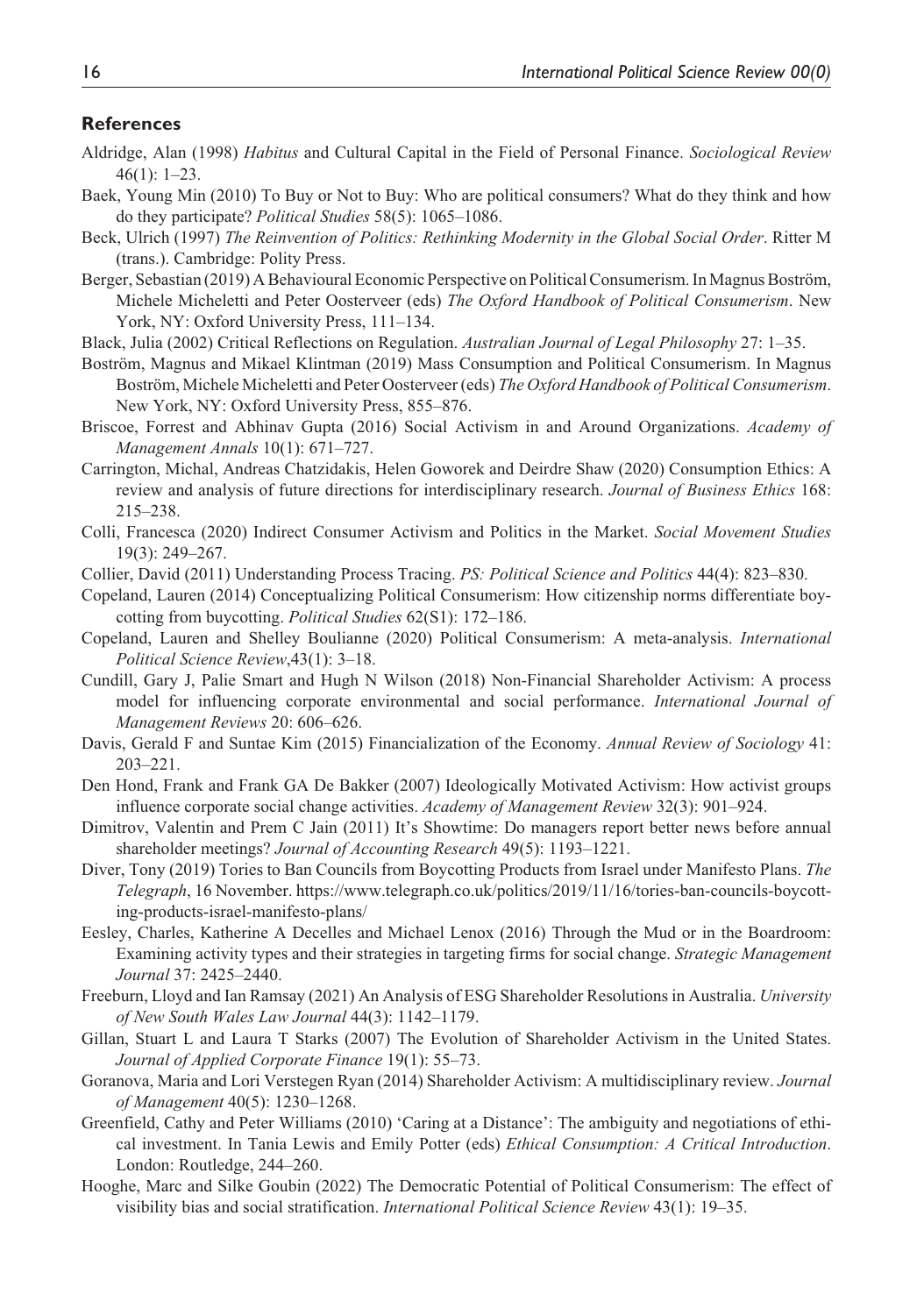- Irvine, Jessica (2019) Super Funds Poised to Control Half of Aussie Shares by 2030. *Sydney Morning Herald*, 9 March. [https://www.smh.com.au/business/banking-and-finance/super-funds-poised-to-control-half](https://www.smh.com.au/business/banking-and-finance/super-funds-poised-to-control-half-of-aussie-shares-by-2030-20190308-p512qo.html)[of-aussie-shares-by-2030-20190308-p512qo.html](https://www.smh.com.au/business/banking-and-finance/super-funds-poised-to-control-half-of-aussie-shares-by-2030-20190308-p512qo.html)
- Ivanova, Mila (2016) Shareholder Activism and the Ethical Harnessing of Institutional Investors: The unique case of ShareAction. *Critical Perspectives on International Business* 12(2): 189–214.
- Kyroglou, Georgios and Matt Henn (2017) Political Consumerism as a Neoliberal Response to Youth Political Disengagement. *Societies* 7(4): 34.
- Logsdon, Jeanne M and Harry J Van Buren (2009) Beyond the Proxy Vote: Dialogues between shareholder activists and corporations. *Journal of Business Ethics* 87(1): 353–365.
- MacLeod, Michael R (2014) Mobilizing SRI Through Investor Governance Networks: The politics of collective investor action. In Céline Louche and Tessa Hebb (eds) *Socially Responsible Investment in the 21st Century: Does it Make a Difference for Society? Critical Studies on Corporate Responsibility, Governance and Sustainability*, Vol. 7. Bingley: Emerald Group, 23–42.
- Malo, Sebastien (2021) Calif. Consumers Sue over Plastic Bottles' 'Deceptive' Recycling Labels. *Reuters*, 18 June. [https://www.reuters.com/legal/litigation/calif-consumers-sue-over-plastic-bottles-deceptive](https://www.reuters.com/legal/litigation/calif-consumers-sue-over-plastic-bottles-deceptive-recycling-labels-2021-06-17/)[recycling-labels-2021-06-17/](https://www.reuters.com/legal/litigation/calif-consumers-sue-over-plastic-bottles-deceptive-recycling-labels-2021-06-17/)
- Marien, Sofie, Marc Hooghe and Ellen Quintelier (2010) Inequalities in Non-Institutionalised Forms of Political Participation: A multi-level analysis of 25 countries. *Political Studies* 58(1): 187–213.
- Micheletti, Michele (2010) *Political Virtue and Shopping: Individuals, Consumerism, and Collective Action*. New York, NY: Palgrave.
- Micheletti, Michele and Dietlind Stolle (2012) Sustainable Citizenship and the New Politics of Consumption. *ANNALS of the American Academy of Political and Social Science* 644(1): 88–120.
- Morrison, Hon Scott (2019) Address 2019 Queensland Resources Council Annual Lunch. [https://www.](https://www.pm.gov.au/media/address-2019-queensland-resources-council-annual-lunch) [pm.gov.au/media/address-2019-queensland-resources-council-annual-lunch](https://www.pm.gov.au/media/address-2019-queensland-resources-council-annual-lunch)
- Nordén, Lars and Therese Strand (2011) Shareholder Activism Among Portfolio Managers: Rational decisions or 15 minutes of fame? *Journal of Management and Governance* 15: 375–391.
- Pridmore, Jason (2017) The Consumer–Citizen Nexus: Surveillance and concerns for an emerging citizenship. In Jürgen Mackert and Bryan S Turner (eds) *The Transformation of Citizenship, Volume 2: Boundaries of Inclusion and Exclusion*. London: Routledge, 51–66.
- Proffitt W Trexler and Andrew Spicer (2006) Shaping the Shareholder Activism Agenda: Institutional investors and global social issues. *Strategic Organization* 4(2): 165–190.
- Rehbein, Kathleen, Jeanne M Logsdon and Harry J Van Buren (2013) Corporate Responses to Shareholder Activists: Considering the dialogue alternative. *Journal of Business Ethics* 112(1): 137–154.
- Rehbein, Kathleen, Sandra Waddock and Samuel B Graves (2004) Understanding Shareholder Activism: Which corporations are targeted? *Business & Society* 43(3): 239–267.
- Richardson, Benjamin J (2009) Can Socially Responsible Investment Provide a Means of Environmental Regulation? *Monash University Law Review* 35(2): 262–295.
- Sahut, Jean-Michel and Hidaya Othmani Gharbi (2010) Institutional Investors' Typology and Firm Performance: The case of French firms. *International Journal of Business* 15(1): 33.
- Sheskin, Ira M and Ethan Felson (2016) Is the Boycott, Divestment, and Sanctions Movement Tainted by Anti-Semitism? *Geographical Review* 106(2): 270–275.
- Sparkes, Russell and Christopher J Cowton (2004) The Maturing of Socially Responsible Investment: A review of the developing link with corporate social responsibility. *Journal of Business Ethics* 52(1): 45–57.
- Stolle, Dietlind, Marc Hooghe and Michele Micheletti (2005) Politics in the Supermarket: Political consumerism as a form of political participation. *International Political Science Review* 26(3): 245–269.
- Stolle, Dietlind and Michele Micheletti (2013) *Political Consumerism: Global Responsibility in Action*. New York, NY: Cambridge University Press.
- Theocharis, Yannis and Jan W Van Deth (2018) *Political Participation in a Changing World: Conceptual and Empirical Challenges in the Study of Citizen Engagement*. New York, NY: Routledge.
- Van Deth, Jan W (2014) A Conceptual Map of Political Participation. *Acta Politica* 49(3): 349–367.